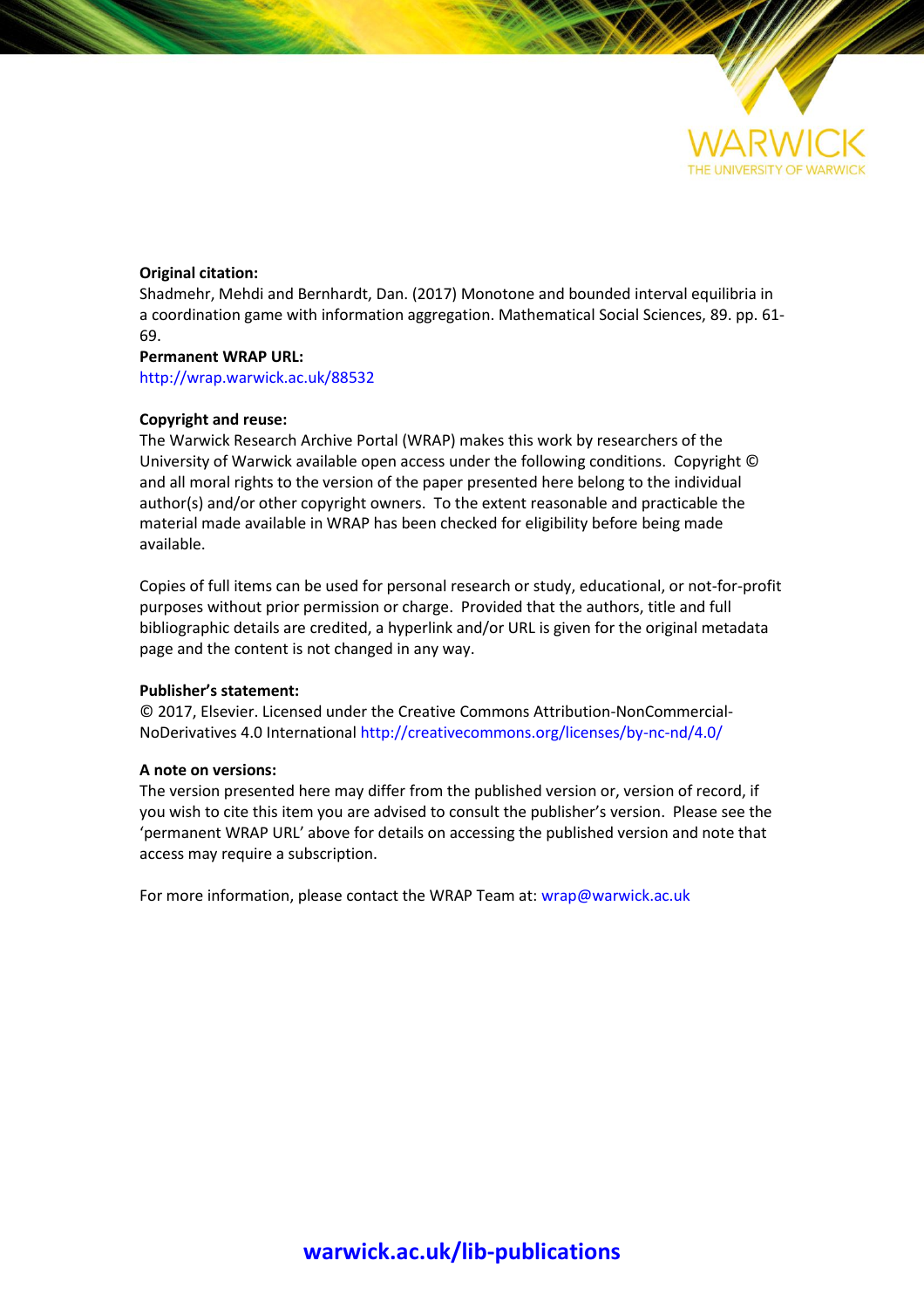# Monotone and Bounded Interval Equilibria in a Coordination Game with Information Aggregation<sup>1</sup>

Mehdi Shadmehr<sup>2</sup> Dan Bernhardt<sup>3</sup>

<sup>1</sup>We thank Raphael Boleslavsky, Ethan Bueno de Mesquita, Odilon Camara, Juan Carrillo, Sylvain Chassang, Ehud Kalai, Tom Palfrey, Kris Ramsay, Kevin Reffett, and Stephen Morris for helpful suggestions. This note was originally part of a working paper "Coordination Games with Information Aggregation."

<sup>2</sup>Department of Economics, University of Calgary, 2500 University Dr., Calgary, AB, T2N 1N4, Canada. E-mail: mehdi.shadmehr@ucalgary.ca

<sup>3</sup>Department of Economics, University of Warwick and University of Illinois, 1407 W. Gregory Dr., Urbana, IL 61801. E-mail: danber@illinois.edu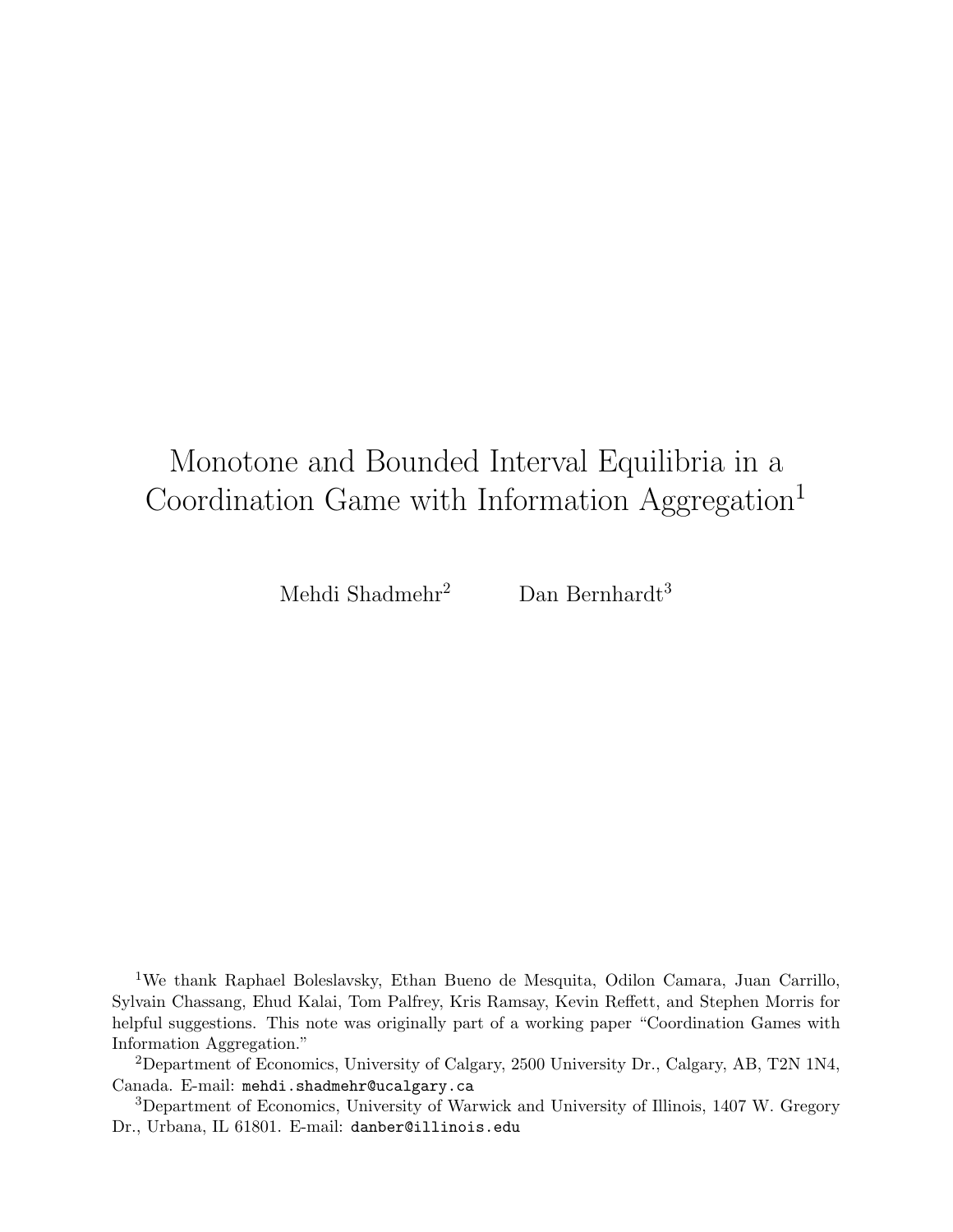#### Abstract

We analyze how private learning in a class of games with common stochastic payoffs affects the form of equilibria, and how properties such as player welfare and the extent of strategic miscoordination relate across monotone and non-monotone equilibria. Researchers typically focus on monotone equilibria. We provide conditions under which non-monotone equilibria also exist, where players attempt to coordinate to obtain the stochastic payoff whenever signals are in a bounded interval. In bounded interval equilibria (BIE), an endogenous fear of miscoordination discourages players from coordinating to obtain the stochastic payoff when their signals suggest coordination is most beneficial. In contrast to monotone equilibria, expected payoffs from successful coordination in BIE are lower than the ex-ante expected payoff from ignoring signals and always trying to coordinate to obtain the stochastic payoff. We show that BIE only exist when, absent private information, the game would be a coordination game.

Keywords: Non-monotone Equilibria, Total Positivity, Coordination Games, Information Aggregation.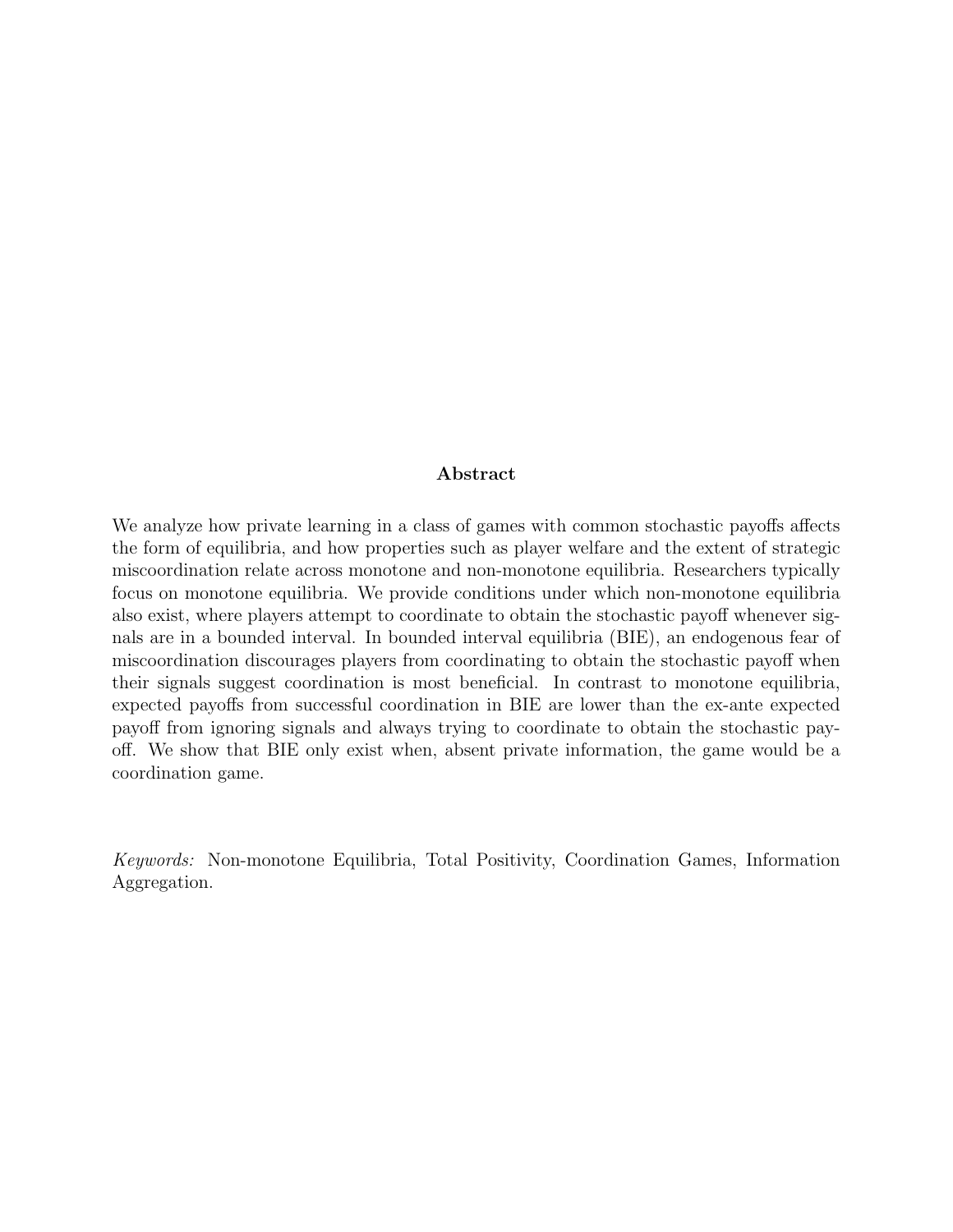# 1 Introduction

In this paper, we analyze how private learning in a class of coordination games with common stochastic payoffs affects the nature and structure of equilibria, and how properties such as player welfare and the extent of strategic miscoordination are related across the monotone and non-monotone equilibria that may result. We analyze the game in Figure 1, where  $h$ , l and w are known parameters with  $h > l$ , but  $\theta$  is an unknown common stochastic payoff drawn from a distribution with support  $\mathbb{R}$ , and players receive noisy private signals about  $\theta$ .

$$
\text{player } B
$$
\n
$$
\begin{array}{c|c}\n & 0 & 1 \\
\hline\n0 & h, h & w, l \\
\hline\n1 & l, w & \theta, \theta\n\end{array}
$$

Figure 1

The game captures some key aspects of strategic interactions in a variety of economic and political settings. For example, it describes:

- A coup game between officers who must decide whether to mount a coup based on private signals about the successful coup payoff  $\theta$ , where the coup only succeeds if both officers act. If one officer acts, the coup fails, and the disloyal officer is punished. The setting captures the possibilities that, when a coup fails, the loyal officer's payoff can fall  $(w < h)$  if the ruler increases surveillance of the military or reduces its budget to weaken it; or it can rise  $(w > h)$  when a loyal officer who informs the ruler is rewarded, or the ruler raises the military budget to keep officers happy.<sup>1</sup>
- A technology adoption game in which firms must decide whether to stick to an existing platform or to pursue a new network/platform investment (with uncertain value) that

<sup>1</sup>Shadmehr and Bernhardt (2011) analyze monotone equilibria in a revolution setting in which citizens receive signals about the uncertain revolution payoffs  $(\theta)$ , and a regime punishes a leader of a failed revolt. They impose  $w = h$ , and use the special properties of the additive normal signal structure to establish the existence of a threshold  $\mu^* > 0$  such that two symmetric finite-cutoff equilibria exist if  $\mu < \mu^*$ , but no such equilibrium exists if  $\mu > \mu^*$ . Bueno de Mesquita (2014) also uses a normal-noise signal structure in his study of the consequences of the "location of uncertainty" and limit dominance (one-sided vs. two-sided), proving that zero or two finite-cutoff equilibria generically exist. It is not clear which properties drive these findings.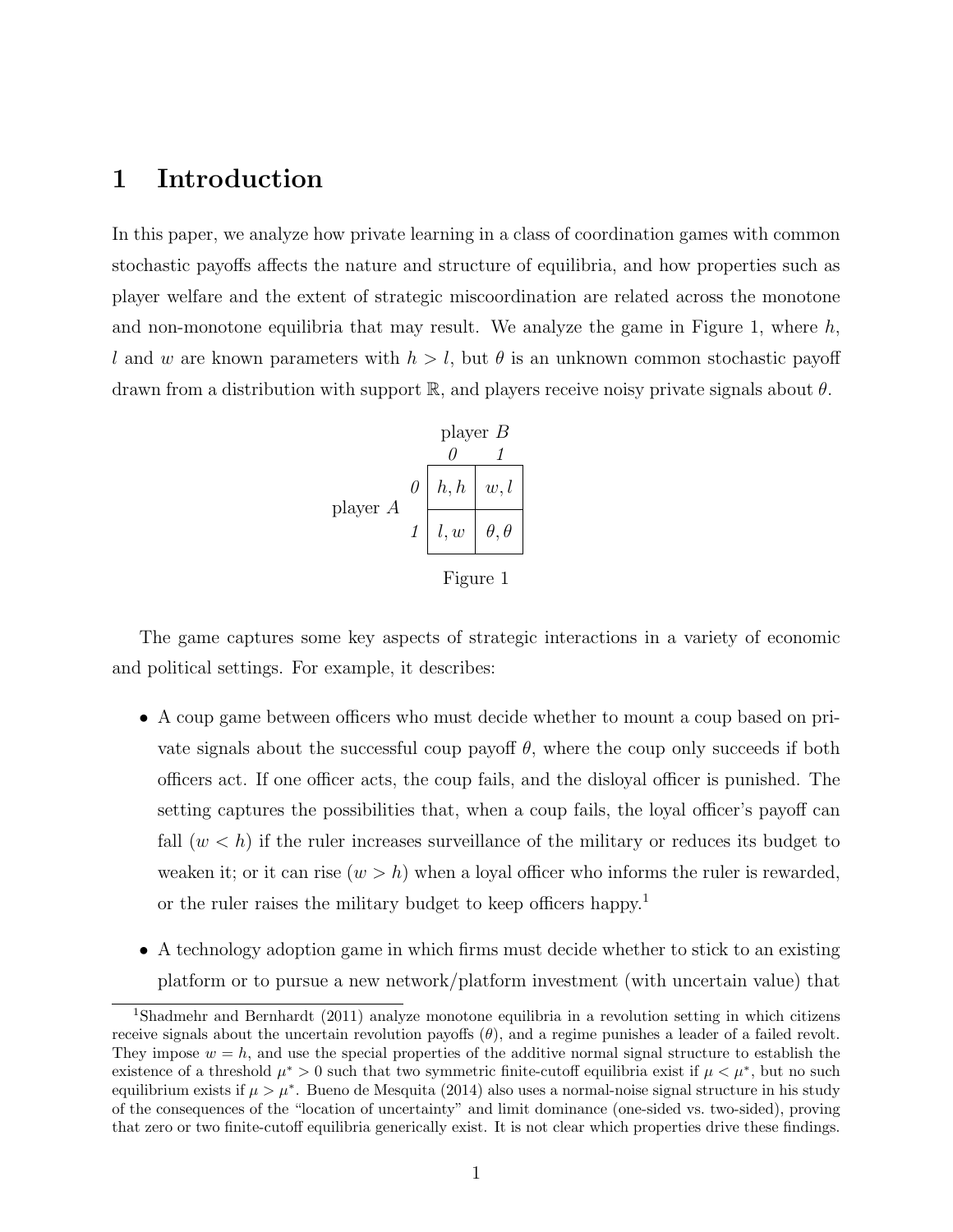only pays off if broadly adopted.

- A "relationship game" in which individuals, who know the value of their relationships with their current partners, receive signals about their payoffs if they break those relationships to form a new one together (action 1), where  $h > l$  reflects that breaking an existing relationship is costly if a potential partner does not reciprocate.
- A tariff war, in which countries choosing between high tariffs and free trade, where the countries know the payoffs from high tariffs, but receive signals about the uncertain political economy payoffs of free trade.

In these settings, the noisy signals typically leave players very uncertain about whether the actual payoffs from "successful" coordination on action 1 exceed the sure payoffs from coordinating on action 0, and the other player's equilibrium action will contain material information about  $\theta$ —players face both information aggregation and miscoordination concerns.<sup>2</sup>

Were  $\theta$  public information, then when  $\theta \geq w$ , equilibrium imposes no restrictions on how players coordinate: if a player believes the other will take action 1, then she will take action 1 to receive  $\theta$ ; but if she believes that the other will take action 0, the miscoordination cost  $\mu \equiv h - l > 0$  causes her to take action 0, expecting only to receive h. Concerns about strategic miscoordination can induce players to take action 0, no matter how high  $\theta$  is. However, in most strategic settings, rather than  $\theta$  being public information, players instead receive private noisy signals, leaving substantial uncertainty about its value. In such settings, we ask: what forms can equilibria take, and how do the properties of these equilibria relate to each other?

Researchers typically focus on equilibria in finite-cutoff strategies in which a player takes action 0 when her signal about  $\theta$  is below some critical cutoff, but takes action 1 when the signal is above. We show that such equilibria exist if and only if  $\mu$  is sufficiently small.<sup>3</sup> We then provide conditions under which non-monotone equilibria also exist in which each player takes action 1 if and only if her signal is in a bounded interval. In these bounded interval equilibria (BIE), an endogenous fear of miscoordination discourages players from coordinating on action 1 to obtain  $\theta$  exactly when their signals suggest that coordination is most beneficial. We

 $2\overline{\text{Chassang and Padró i Miquel (2010)}}$  analyze a related setting in which signal noise is vanishingly small, so that only miscoordination concerns are present, and a unique monotone equilibrium obtains.

<sup>3</sup>A coordination failure equilibrium in which both players always take action 0 always exists.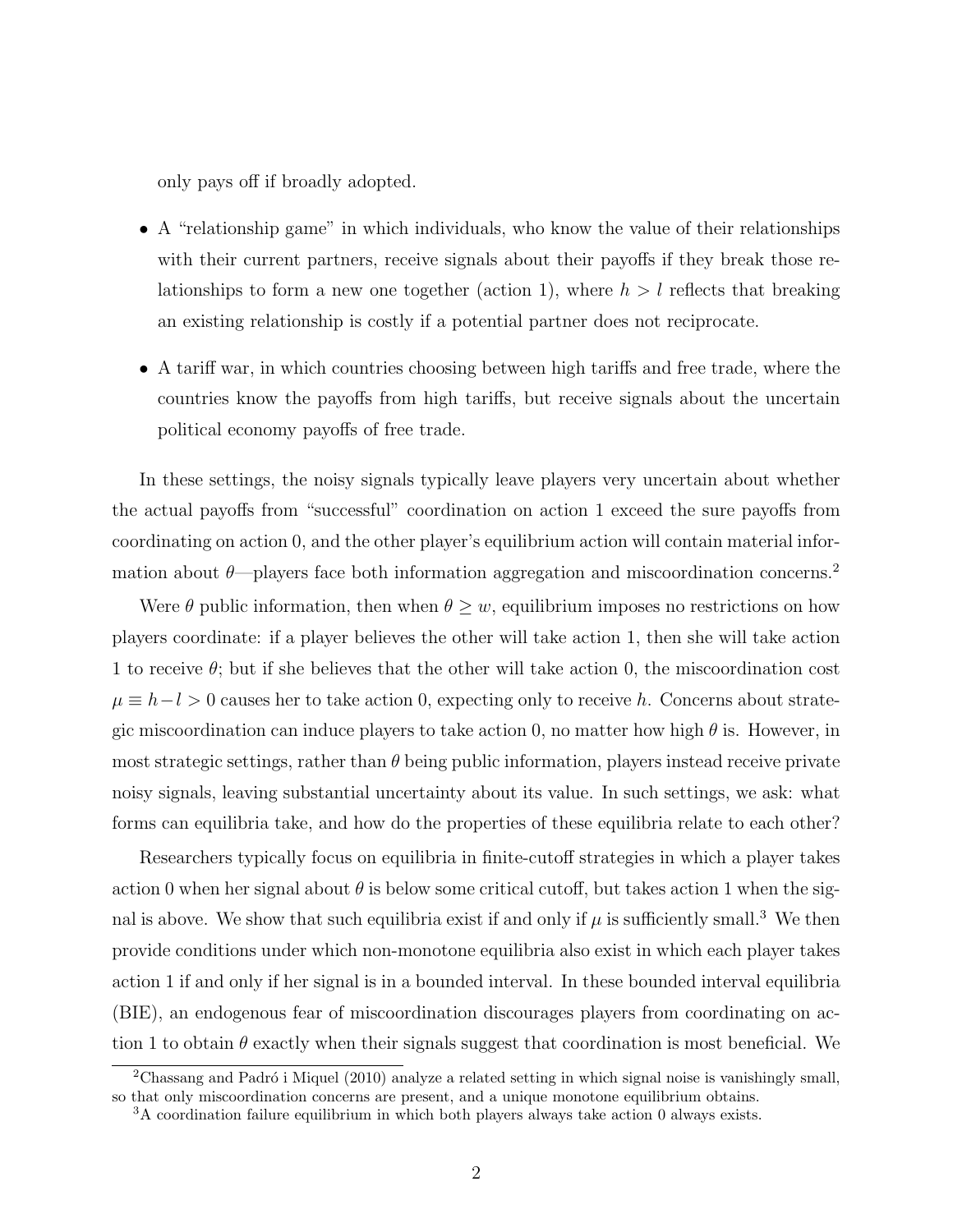prove that bounded interval equilibria exist only when finite-cutoff equilibria exist, and that if, following a signal, a player takes action 1 in a bounded interval equilibrium, then she also does so in the largest finite-cutoff equilibrium. Moreover, bounded interval equilibria only exist if  $w < E[\theta]$ —there must be sufficient potential surplus from coordinating on action 1. Thus, for bounded interval equilibria to exist, absent private information, the game must be a coordination game with both  $h > l$  and  $E[\theta] > w$ . This means that in our private information setting, in any bounded interval equilibrium, players face an expected risk of miscoordination even when taking the "safe" action 0: unconditionally, were the other player to always take action 1, it must be better to always take action 1 than to always take action 0. We then highlight the bad welfare properties of bounded interval equilibria, showing that while in any finite-cutoff equilibrium, a player's ex-ante expected payoff from *successfully* coordinating on action 1 always exceeds  $E[\theta]$ , in any bounded interval equilibria, the opposite must hold.

We first analyze monotone equilibria. Given an affiliation assumption on signal structures plus some tail restrictions on distributions, we show that equilibria in finite-cutoff strategies exist if and only if the miscoordination cost  $\mu$  is not too high. We then investigate the number of finite-cutoff equilibria that can exist. Previous results based on additive normal noise signal structures suggest that generically either zero or two finite-cutoff equilibria exist—see footnote 1. We show that this result does not generalize. For example, with an additive logistic noise signal structure, a *unique* finite-cutoff equilibrium obtains when  $\mu$  is small.

We then ask whether and when more limited coordination can emerge in equilibrium. We search for equilibria in bounded interval strategies (BIS) in which players take action 1 whenever their signals about the common coordination payoff are high, but not *too* high, i.e., whenever signals are inside a bounded interval  $(k_L, k_R)$ . In such bounded interval equilibria  $(BIE),<sup>4</sup>$  a self-fulfilling fear of miscoordination causes players not to take action 1 precisely when their signals suggest that the payoff from coordinating on action 1 is highest.

We first use Karlin's variation diminishing theorem to show that when the conditional pdf of signals given  $\theta$  is totally positive of order three  $(T P_3)$ , then the best response to a BIS is either a BIS or always to take action 0. We next establish necessary and sufficient conditions for an arbitrary BIS  $(k_L, k_R)$  to be supported as an equilibrium for some set of

 ${}^{4}$ By a bounded interval equilibrium, we mean an equilibrium in bounded interval strategies. We use BIE as an abbreviation for both bounded interval equilibrium and bounded interval equilibria.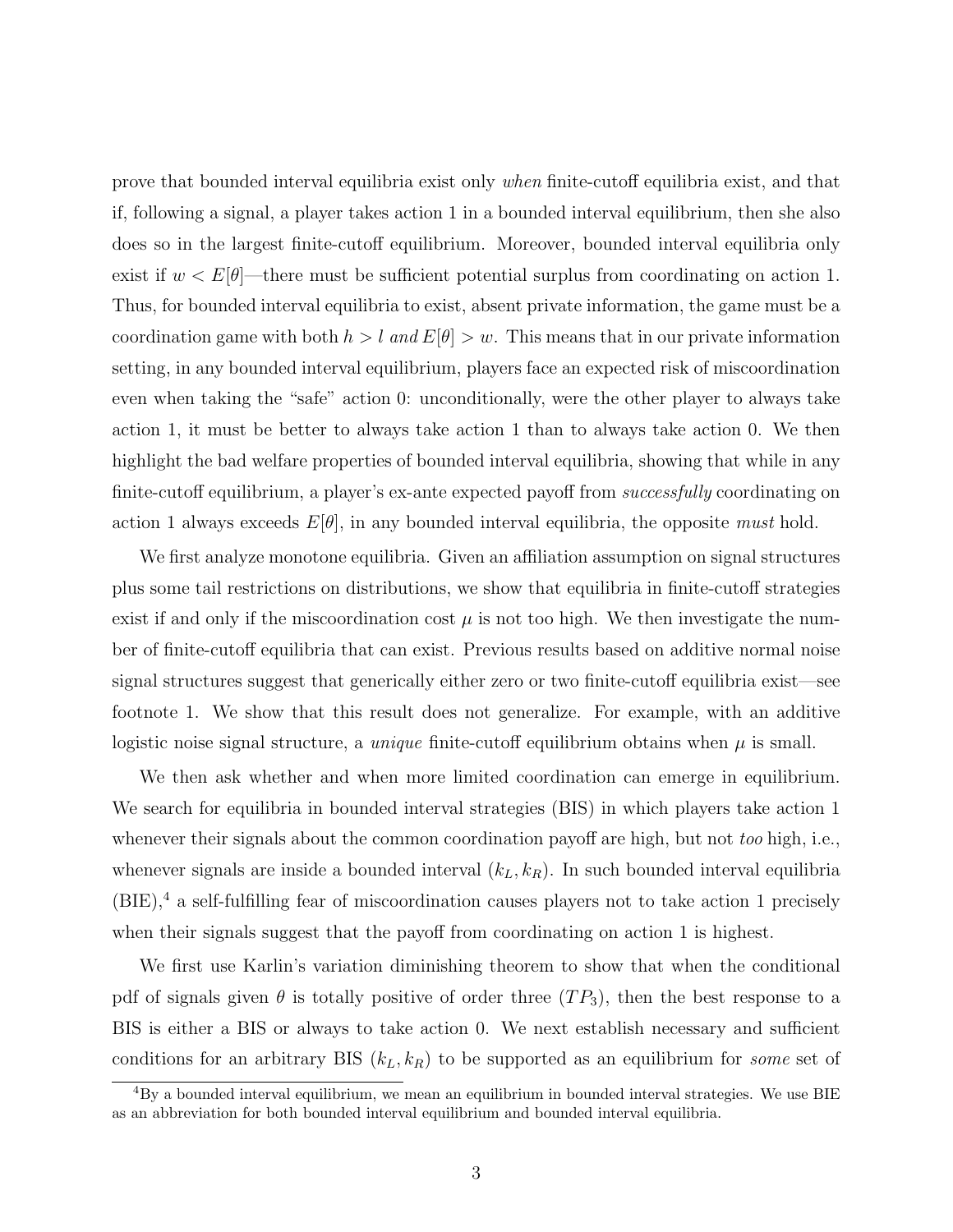primitive payoff parameters,  $\{w, \mu\}$ : player indifference at  $k_L$  and  $k_R$  means that they must be more likely to succeed in coordinating on action 1 following signal  $k<sub>L</sub>$  than signal  $k<sub>R</sub>$ , since the expected payoff from successful coordination is higher given  $k_R$ <sup>5</sup>

We show that if a bounded interval equilibrium (BIE) exists, then so does a finite-cutoff equilibrium. Moreover, any BIE must be "contained" in the largest monotone equilibrium letting  $\underline{k}$  be the cutoff for the monotone equilibrium in which players take action 1 the most, we establish that  $k \leq k_L$ , i.e., players are strictly more likely to take action 1 in the  $k$ equilibrium. Intuitively, the finite-cutoff  $k$  equilibrium offers the promise of a better upside from coordination—the other player may have a really high signal—and miscoordination is less likely, making it worthwhile to risk trying to coordinate on action 1 following a less promising signal. We then show that if multiple finite-cutoff equilibria exist, and  $k$  is the cutoff for the smallest one, then  $k_L < k$ : miscoordination is more likely following signal k in the monotone equilibrium than it is following signal  $k<sub>L</sub>$  in the BIE; but the potentially high payoff if the other player has an especially high signal makes it worthwhile.<sup>6</sup>

To illustrate the extent to which the endogenously-generated fear of miscoordination must necessarily be severe in a BIE, we specialize to the classical additive normal noise signal structure. Normalizing  $E[\theta] = 0$ , we show that if  $(k_L, k_R)$  is a BIE, then  $k_L < 0$  and  $|k_L| > k_R$ , implying that  $\underline{k} < k_L < k_R < -\underline{k}$ . Thus, on average, in a BIE, a player seeks to coordinate

<sup>5</sup>Chen and Suen (2015) investigate a game with model uncertainty where individuals update from their incomes about whether a revolution would lead to an improved distribution of incomes. Equilibria take a bounded interval form, because wealthy individuals do not want to have their income re-allocated and hence have dominant strategies not to revolt; and poor individuals are pessimistic about the prospect that an improved distribution of incomes would result (and revolution is costly). From a technical perspective, Chen and Suen prove the existence of bounded interval equilibria using Tarski's fixed point theorem. In contrast to our setting, in their setting, monotone equilibria do not exist (reflecting that the very poor and very rich never revolt), the best response to a BIS is always a BIS, the best response to a larger BIS is also a larger BIS (best responses are monotone with respect to set inclusion order), and one can construct a natural complete lattice consisting of non-degenerate intervals that the best response correspondence maps into itself. Therefore, Tarski's theorem applies. However, in our setting, the best response to a BIS can be a monotone strategy. Moreover, when BIS is sufficiently large (with lower bound above that for the largest monotone equilibria), iterating on best responses can generate consecutively larger BISs (each containing the preceding one, implying a monotone mapping), but one cannot construct a complete lattice because each interation makes the resulting BIS closer to a monotone strategy, as the upper end of the BIS grows without bound. This means that one cannot apply Tarski's theorem, necessitating a completely different approach to establishing the existence of a BIE.

<sup>6</sup>Because this game is not supermodular, one cannot invoke the result that the largest and smallest equilibria are monotone (see Van Zandt and Vives (2007) and their literature review). For a method of constructing non-monotone equilibria in dynamic supermodular games, see Balbus, Reffett, and Woźny (2014).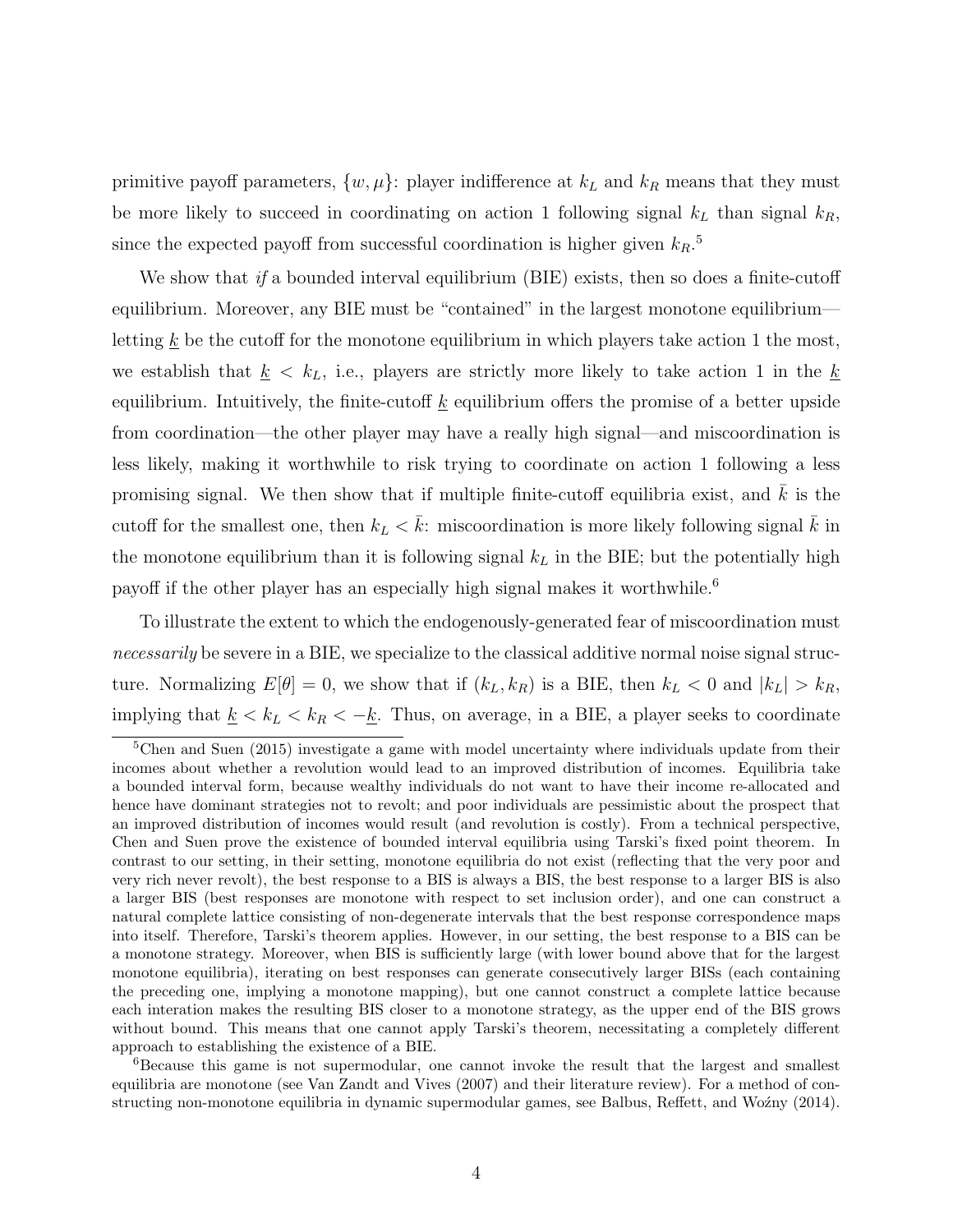to receive  $\theta$  on a very limited set of signals, and the expected fruits of such coordination are low relative to the potential benefits: conditional on coordinating on action 1 and obtaining θ, a player's expected payoff is lower than  $E[\theta] = 0$  in any BIE, while it is higher than  $E[\theta]$ in any finite-cutoff equilibrium. Moreover, we show that for a BIE to exist,  $w$  must be less than  $E[\theta]$ —BIE exist only when, absent private information, we have a coordination game.

We conclude with a discussion of non-monotone equilibria, (a) when stochastic payoffs from coordinating on action 1 are private rather than common values; and (b) in global games that feature two-sided limit dominance (see e.g., Morris and Shin (2003)).

### 2 The Model

Two players A and B must choose between actions 0 and 1. Payoffs are depicted in Figure 1; players receive the common stochastic payoff  $\theta$  if and only if they both take action 1, and payoffs h, l and w are common knowledge, with  $h > l$ . Each player  $i \in \{A, B\}$  receives a private signal  $s^i$  about  $\theta$ . After receiving signals, players simultaneously take actions.

The signals and  $\theta$  are jointly distributed according to a strictly positive, continuously differentiable density  $f(\theta, s^A, s^B)$  on  $\mathbb{R}^3$ . Players are symmetrically situated in the sense that the signals are exchangeable, i.e.,  $f(\theta, s, s') = f(\theta, s', s)$ , for all  $\theta, s, s'$ . We assume that  $s^A$ ,  $s^B$  and  $\theta$  are strictly affiliated:<sup>7</sup> a higher signal  $s^i$  represents good news about  $s^j$  and  $\theta$ . We also impose standard additional structure on the tail properties of  $f(\theta, s^A, s^B)$ :

Assumption A1 For  $i, j \in \{A, B\}$  with  $i \neq j$ :

(a) 
$$
\lim_{s^i \to -\infty} Pr(s^j > k | s^i) = 0
$$
 and  $\lim_{s^i \to \infty} E[\theta | s^j > k, s^i] = \infty$ , for all  $k \in \mathbb{R}$ .

(b) 
$$
\lim_{k \to -\infty} E[\theta | s^j > k, s^i = k] = -\infty \text{ and } \lim_{k \to \infty} Pr(s^j > k | s^i = k) E[\theta | s^j > k, s^i = k] < \infty.
$$

Assumption **A1** implies that  $\lim_{k\to\infty} Pr(s^j > k | s^i = k) = 0$  and  $\lim_{s^i \to -\infty} E[\theta | s^i] = -\infty$ . In the Online Appendix, we show that  $A1$  holds with an additive noise signal structure.  $s^i = \theta + \nu^i$ , where  $\theta$  and  $\nu^i$ s are independent normal or logistic random variables.

A pure strategy for player i is a function  $\rho_i$  mapping her signal  $s^i$  about  $\theta$  into an action

 $7s^i$ ,  $s^j$  and  $\theta$  are strictly affiliated if, for all  $z, z' \in \mathbb{R}^3$ , with  $z \neq z'$ ,  $f(\min\{z, z'\})f(\max\{z, z'\}) >$  $f(z) f(z')$ , where min and max are defined component-wise (see de Castro (2010) for a review).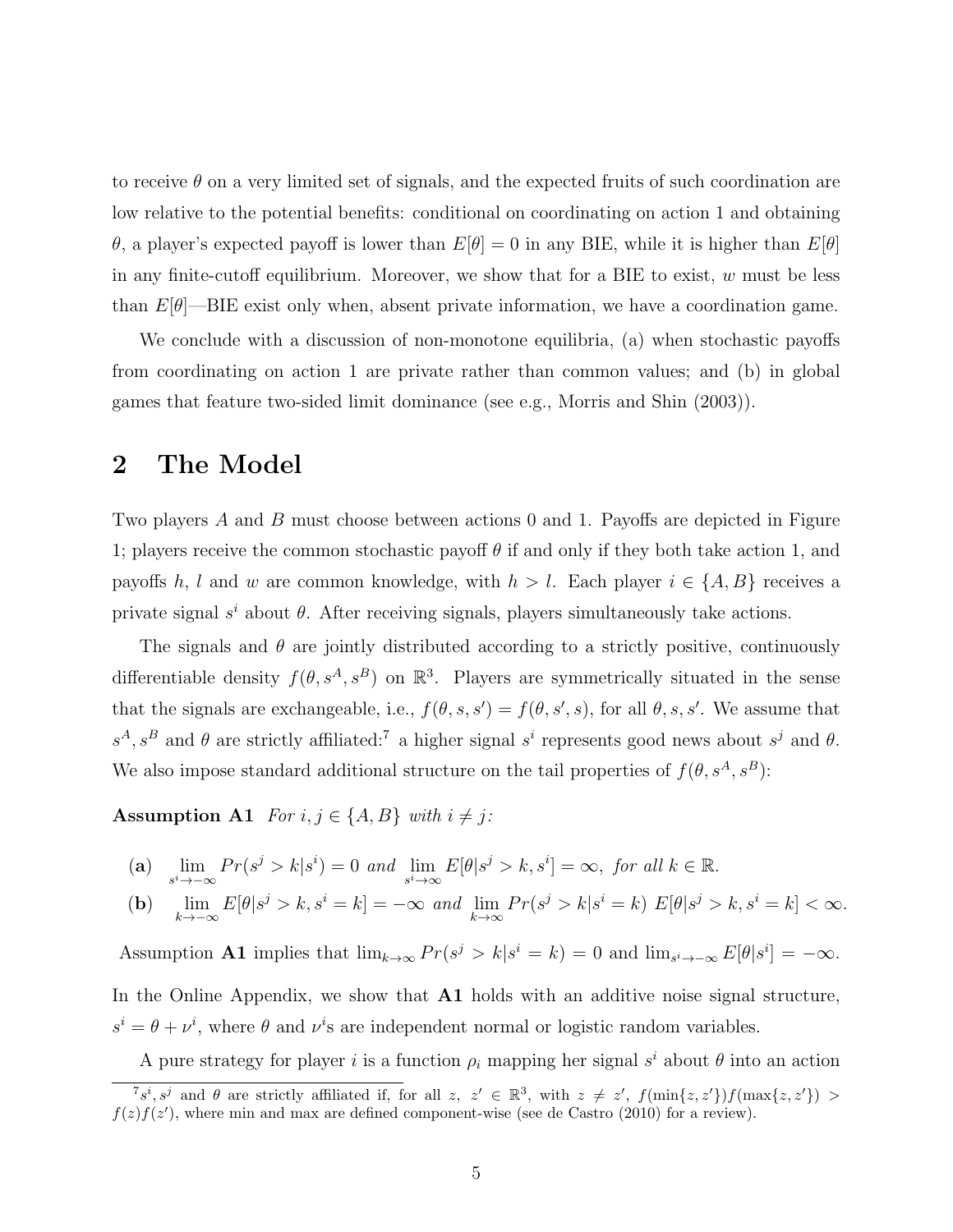choice. That is,  $\rho_i : \mathbb{R} \to \{0, 1\}$ , where  $\rho_i(s^i) = 1$  indicates that player *i* takes action 1, and  $\rho_i(s^i) = 0$  indicates that *i* takes action 0.

#### 2.1 Monotone Equilibria

We first analyze monotone strategies, where a player's strategy is (weakly) monotone in her signal. With finite-cutoff strategies, a player j's strategy is summarized by a critical cutoff  $k^j$ :

$$
\rho_j(s^j) = 1 \text{ if } s^j > k^j \quad \text{and} \quad \rho_j(s^j) = 0 \text{ if } s^j \le k^j.
$$

Let  $\Delta(s^i; k^j)$  be player i's expected net payoff from taking action 1 rather than 0, given her signal  $s^i$  and the other player's cutoff  $k^j$ . Then,<sup>8</sup>

$$
\Delta(s^i; k^j) = Pr(s^j > k^j | s^i) \left( E[\theta | s^j > k^j, s^i] - w \right) - Pr(s^j \le k^j | s^i) \mu,\tag{1}
$$

where  $\mu \equiv h - l > 0$  is the net miscoordination cost of taking action 1 when the other player takes action 0. Player *i* takes action 1 if and only if  $\Delta(s^i; k^j) > 0$ .<sup>9</sup>

Because the payoff  $\theta$  from coordinating on action 1 can be very low, the game is not supermodular. When player j reduces her cutoff  $k<sup>j</sup>$  (takes action 1 more), player i is less likely to pay the miscoordination cost, i.e.,  $Pr(s^j \leq k^j | s^i)$   $\mu$  falls, raising *i*'s incentive to take action 1, creating a force for strategic complements. However, when player  $j$  reduces her cutoff  $k^j$ , player i's expected payoff from successful coordination on action 1,  $E[\theta|s^j > k^j, s^i]$ , also falls, reducing her incentive to take action 1, creating a force for strategic substitutes.

Always taking action 1 is never a best response. To see this, first note that if player  $j$ always takes action 1, then player *i* takes action 1 if and only if  $E[\theta|s^i] > w$ , and **A1** implies  $\lim_{s^i \to -\infty} E[\theta | s^i] = -\infty < w$ . Next, note that if, instead, player j adopts a finite-cutoff strategy with cutoff  $k^j$ , then from equation (1),

$$
\lim_{s^i \to -\infty} \Delta(s^i; k^j) = \lim_{s^i \to -\infty} Pr(s^j > k^j | s^i) \left( E[\theta | s^j > k^j, s^i] - w \right) - Pr(s^j \le k^j | s^i) \mu < 0,
$$

since  $\lim_{s^i \to -\infty} E[\theta|s^j > k^j, s^i] < \infty$  and  $\lim_{s^i \to -\infty} Pr(s^j \le k^j | s^i) = 1$  from **A1**. Thus, i takes action 0 if her signal is sufficiently low. Further, since  $h > l$ , if player j always takes

<sup>8</sup>Throughout the paper, we assume the existence of the expectations that we use.

<sup>&</sup>lt;sup>9</sup>To ease exposition, we assume that in the non-generic event that a player is indifferent between taking actions 0 and 1, she takes action 0.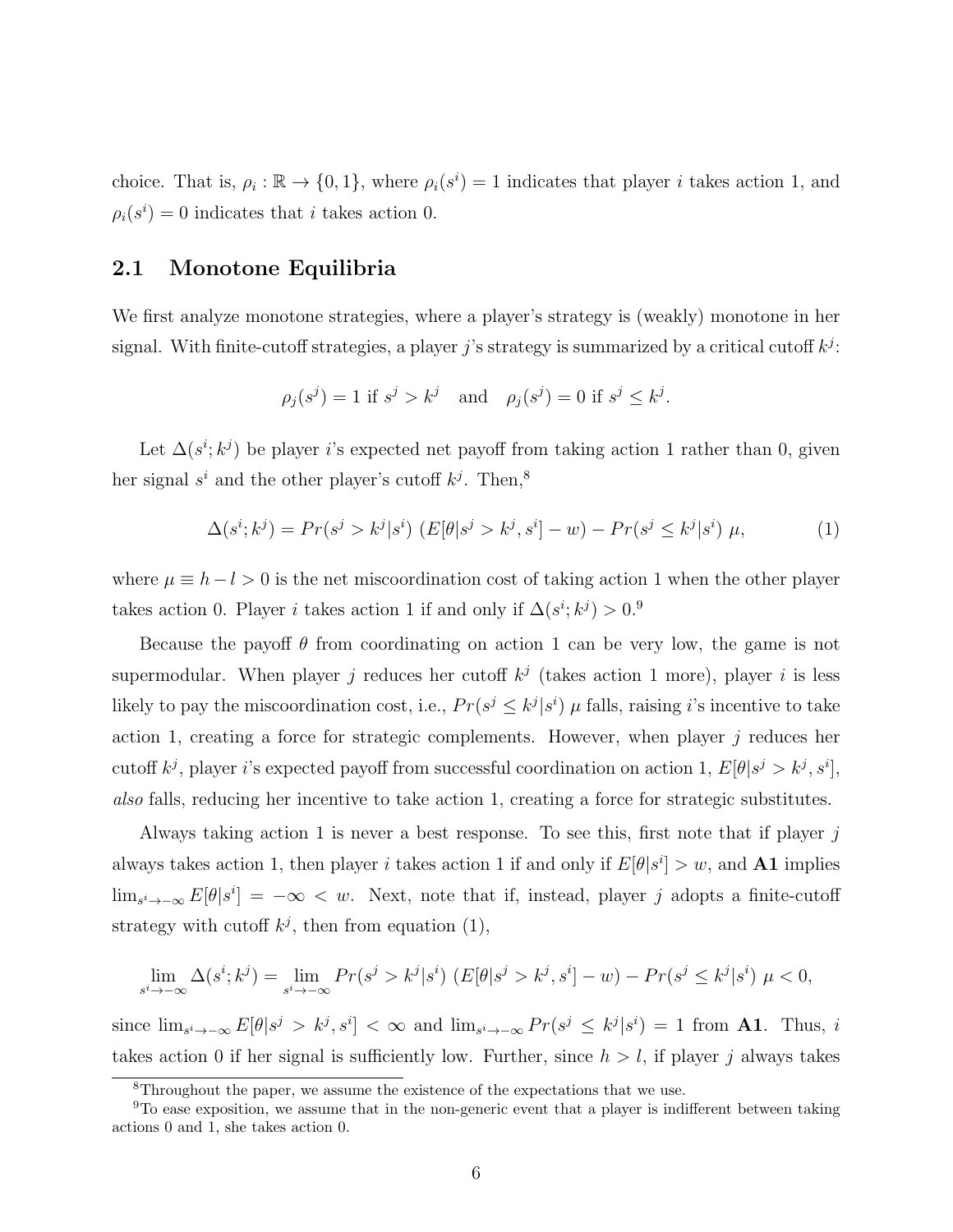action 0, then so should player i: always taking action 0 is always an equilibrium. Besides this equilibrium, all other monotone equilibria are in finite-cutoff strategies. Unless stated otherwise, in what follows, when we write a cutoff strategy, we mean a finite-cutoff strategy.

Lemma 3 in the Appendix establishes that the best response to a finite-cutoff strategy is a unique finite-cutoff strategy. Thus, a pair of finite cutoffs  $(k^i, k^j)$  is an equilibrium if and only if  $\Delta(k^i; k^j) = \Delta(k^j; k^i) = 0$ . Throughout, we focus on symmetric equilibria where  $k^{j} = k^{i} = k$ . Thus,  $(k, k)$  is a (symmetric) cutoff equilibrium if and only if  $\Delta_{1}(k) = 0$ , where

$$
\Delta_1(k) \equiv \Delta(k; k) = Pr(s^j > k | s^i = k) \ (E[\theta | s^j > k, s^i = k] - w + \mu) - \mu. \tag{2}
$$

We say that a cutoff equilibrium is larger when its cutoff is smaller, so that players are more likely to take action 1 in that equilibrium. Proposition 1 characterizes cutoff equilibria.

**Proposition 1** There exists a threshold  $\mu^* > 0$  on miscoordination costs such that a finitecutoff equilibrium exists if  $\mu < \mu^*$ , but not if  $\mu > \mu^{*}$ .<sup>10</sup> Moreover, if  $\Delta_1(x)$  is either singlepeaked or strictly increasing, then at most one other finite-cutoff equilibrium exists.

Proposition 1 reveals that when the miscoordination cost  $\mu$  is large, the potential gains from coordinating on action 1 and obtaining  $\theta$  are swamped by the risk of taking action 1 when the other player takes action 0. One might posit that as  $\mu$  rises and incentives to take action 1 fall, equilibrium cutoffs could adjust, preserving finite-cutoff equilibria. However, because the expected value of coordinating on action 1 is bounded from above (by  $\mathbf{A1}$  (b)), sufficiently high miscoordination costs  $\mu$  always swamp the possible coordination gains.

The properties of best response curves provide further insights. Let  $k^{i}(k^{j})$  be player i's unique best response cutoff to player j's cutoff  $k^j$ . Even were j to always take action 1, player *i* only takes action 1 when her signal is sufficiently high, i.e.,  $\lim_{k \to -\infty} k^{i}(k^{j})$  is finite. Thus, if  $k^{i}(k^{j})$  crosses the 45° line, the first crossing must occur from above. Moreover, raising the punishment cost  $\mu$  or the predatory payoff w makes a player more hesitant to take action 1, i.e.,  $k^i(k^j)$  shifts upward,  $\frac{\partial k^i(k^j;\mu)}{\partial \mu}$ ,  $\frac{\partial k^i(k^j;\omega)}{\partial w} > 0$ . Once the miscoordiantion cost  $\mu$  exceeds a threshold,  $k^{i}(k^{j}) > k^{j}$  for all  $k^{j}$ , and hence no finite-cutoff equilibrium exists. When  $\mu$  is below that threshold, at least one finite-cutoff equilibrium exists.

<sup>&</sup>lt;sup>10</sup>Note that  $\mu^*$  will vary with the primitives describing payoffs and signals of the model.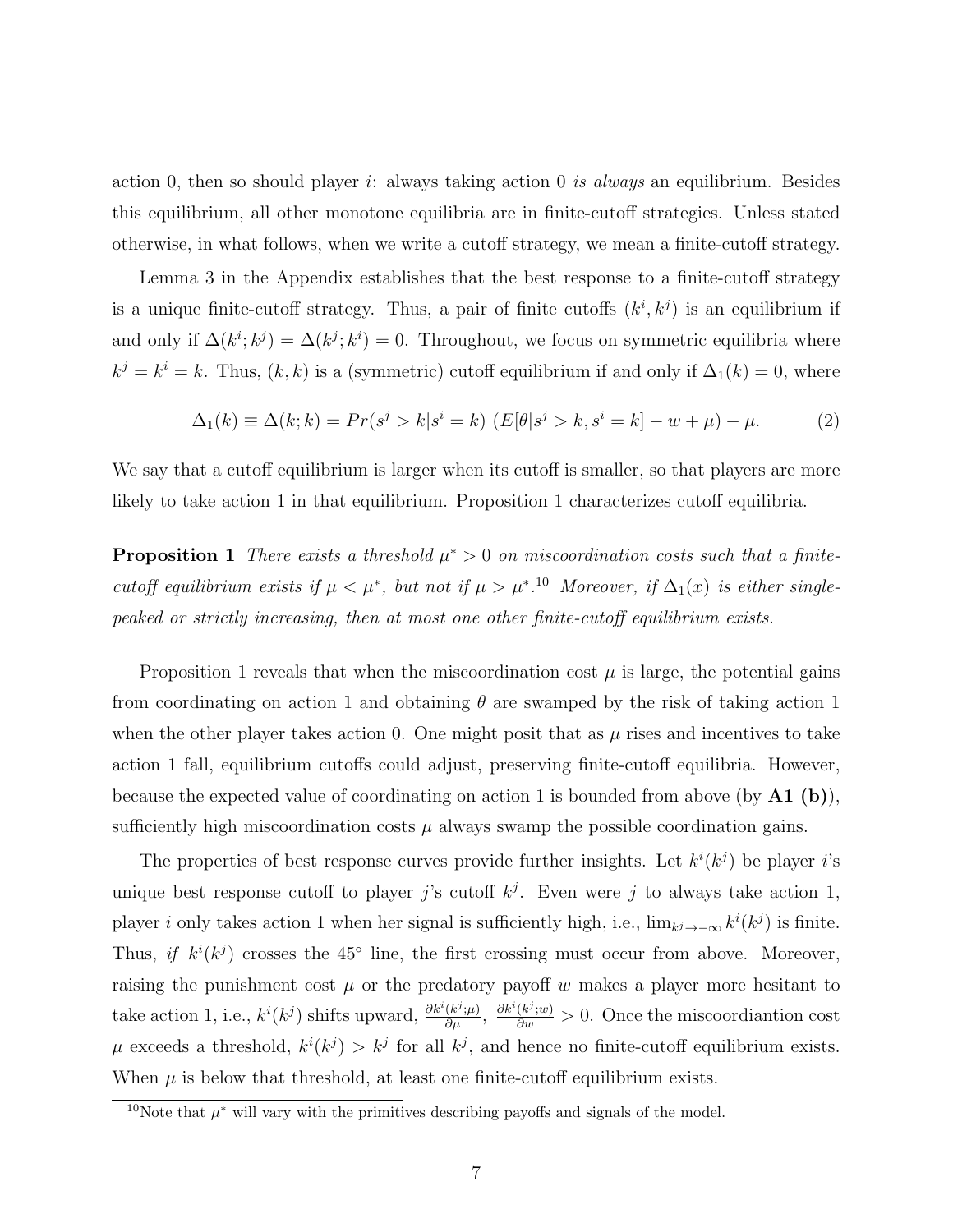When  $\Delta_1(x)$  is single-peaked or strictly increasing, there can be at most two finite-cutoff equilibria. In the Online Appendix, we show that when  $s^i = \theta + \nu^i$ , (1) if  $\theta$  and  $\nu^i$ s are independent normal random variables, then  $\Delta(x)$  is single-peaked for all  $\mu > 0$  and w; and (2) if  $\theta, \nu^A, \nu^B \sim \text{iid} \frac{e^{-x}}{(1+e^{-x})^2}$  (logistic), then  $\Delta(x)$  is single-peaked when  $\mu$  is large enough that  $w < 1+\mu$ , but is strictly increasing when  $w \geq 1+\mu$ . We also provide alternative general sufficient conditions for  $\Delta_1(k)$  to be single-peaked or increasing: (1)  $Pr(s^j > k | s^i = k)$  is decreasing and logconcave in k, and (2)  $E[\theta|s^j > k, s^i = k] - w + \mu$  is logconcave in k when positive.

Let  $\underline{k}$  be the cutoff for the largest finite-cutoff equilibrium, and  $k$  be the cutoff for the smallest finite-cutoff equilibrium when multiple equilibria exist. Because raising  $\mu$  or w shifts  $\Delta_1(k)$  downward, when  $\Delta_1(x)$  is single-peaked or strictly increasing, increases in  $\mu$  or w raise  $\underline{k}$ , but reduce  $\overline{k}$ : the largest finite-cutoff equilibrium has "natural" comparative statics, but the smallest one has the opposite comparative statics, reflecting that it is locally unstable.



Figure 2:  $\Delta_1(k;\mu)$  as a function of k for different values of miscoordination costs  $\mu$ .  $s^i = \theta + \nu^i$ ,  $i \in \{A, B\}$ , where  $\theta$  and  $\nu^i$ s are iid logistic  $\frac{e^{-x}}{(1+e^{-x})^2}$ . When  $\mu$  is small, there is a unique finite-cutoff equilibrium. Parameters:  $w = -1.5$ .

When  $\Delta_1(x)$  is single-peaked or strictly increasing, the right-tail properties of  $\Delta_1(k)$  determines the number of finite-cutoff equilibria. With an additive normal signal structure, Shadmehr and Bernhardt (2011) show that  $\lim_{k\to\infty} \Delta_1(k) < 0$ , so either zero or two finitecutoff equilibria exist generically. This result does not generalize. For example, as Figure 2 illustrates, with an additive logistic noise signal structure, when  $\mu$  is small,  $\lim_{k\to\infty} \Delta_1(k)$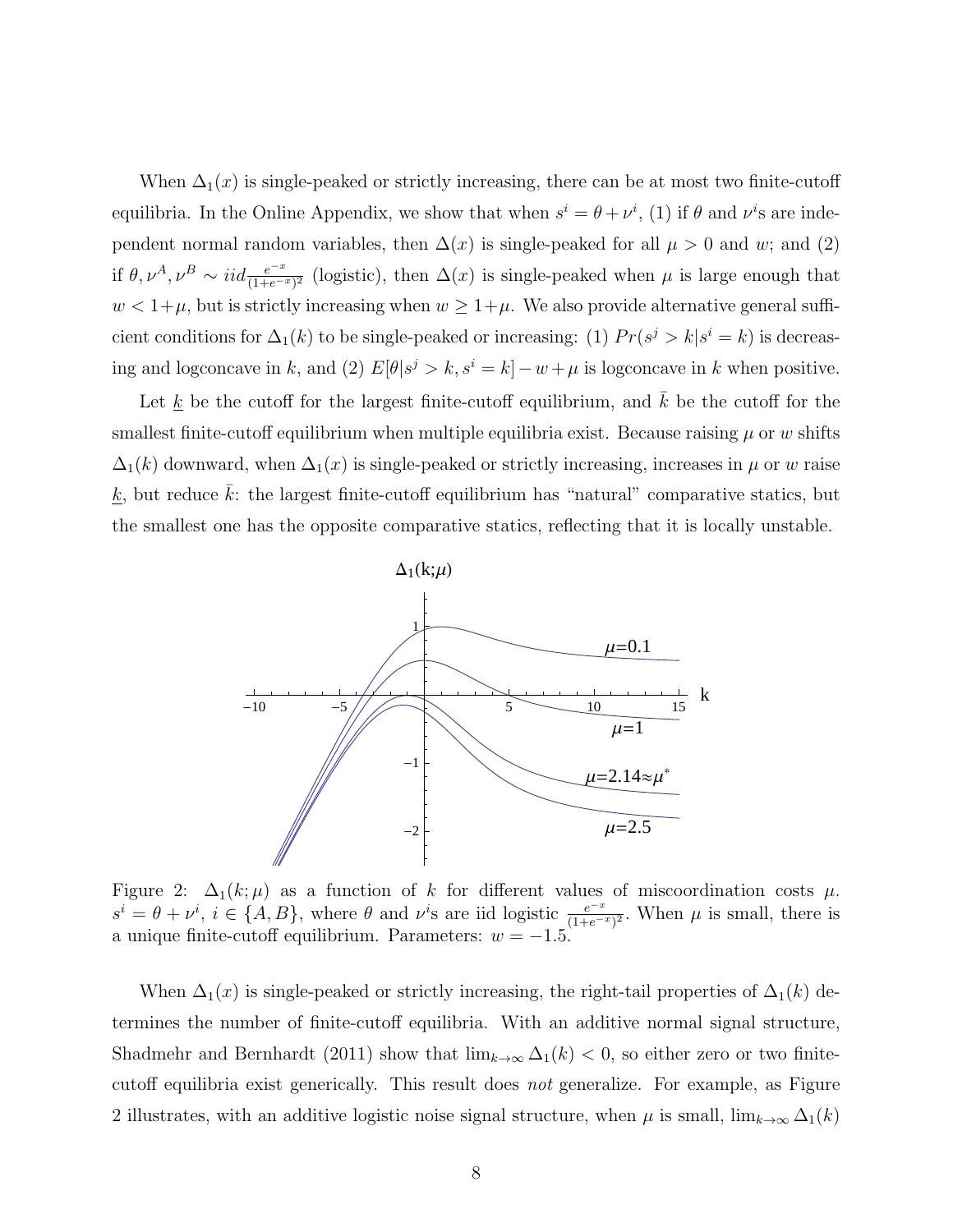can be positive, implying a unique finite-cutoff equilibrium—see the Online Appendix.

#### 2.2 Bounded Interval Equilibria

 $\overline{\phantom{a}}$  $\Big\}$  $\overline{\phantom{a}}$  $\overline{\phantom{a}}$  $\overline{\phantom{a}}$  $\overline{\phantom{a}}$  $\overline{\phantom{a}}$  $\overline{\phantom{a}}$  $\Big\}$  $\vert$ 

We next investigate when other types of equilibria can exist. In particular, we determine when an endogenously-generated fear of miscoordination can give rise to equilibria in which players sometimes seek to coordinate on action 1, but fail to do so precisely when their signals suggest that payoffs from successful coordination would be very high. We then relate the properties of monotone and these non-monotone, bounded interval equilibria (BIE), and characterize the primitive parameters for which BIE do and do not exist.

We say that player j adopts the bounded interval strategy  $(k_I^j)$  $_{L}^{j}, k_{R}^{j}$ ) when

$$
\rho_j(s^j) = 1 \quad \text{if and only if} \quad k_L^j < s^j < k_R^j, \quad \text{with} \quad k_L^j, k_R^j \in \mathbb{R}.\tag{3}
$$

Let  $\Gamma[s^i; k_I^j]$  $L^j$ ,  $k_R^j$  be player *i*'s net expected payoff from taking action 1 when her signal is  $s^i$ and player j adopts interval strategy  $(k_I^j)$  $L<sup>j</sup>$ ,  $k<sup>j</sup><sub>R</sub>$ ). Mirroring the derivation of equation (1),

$$
\Gamma[s^i; k_L^j, k_R^j] = Pr(k_L^j < s^j < k_R^j | s^i) \ (E[\theta | k_L^j < s^j < k_R^j, s^i] - w + \mu) - \mu. \tag{4}
$$

To characterize best responses to a bounded interval strategy (BIS), it helps to link  $\Gamma[s^i; k_I^j]$  $\frac{j}{L}, k_R^j]$ to player *i*'s net expected payoff from taking action 1 if she knew  $\theta$ . Let  $\pi(\theta; k_I^j)$  $_{L}^{j},k_{R}^{j}$ ) be *i*'s incremental return from taking action 1 given  $\theta$  and  $(k_I^j)$  $_{L}^{j},k_{R}^{j})$ :

$$
\pi(\theta; k_L^j, k_R^j) = (\theta - w) Pr(k_L^j < s^j < k_R^j | \theta) + (l - h) (1 - Pr(k_L^j < s^j < k_R^j | \theta))
$$
\n
$$
= (\theta - (w - \mu)) Pr(k_L^j < s^j < k_R^j | \theta) - \mu. \tag{5}
$$

Then we can write player is net expected payoff from taking action 1 given signal  $s^i$  as

$$
\Gamma(s^i; k_L^j, k_R^j) = \int_{-\infty}^{\infty} \pi(\theta; k_L^j, k_R^j) f(\theta | s^i) d\theta,
$$
\n(6)

where  $f(\theta|s^i)$  is the pdf of  $\theta$  given  $s^i$ . To analyze the properties of  $\Gamma(s^i; k_I^j)$  $_L^j, k_R^j$ , we use Karlin's theorem on the variation diminishing property of totally positive functions (Karlin 1968, Ch. 1, Theorem 3.1). A function  $K(x, y)$  is Totally Positive of order n,  $TP_n$ , whenever

$$
\frac{K(x,y)}{\frac{\partial}{\partial x}K(x,y)} \quad \frac{\frac{\partial}{\partial y}K(x,y)}{\frac{\partial^2}{\partial x \partial y}K(x,y)} \quad \cdots \quad \frac{\frac{\partial^{m-1}}{\partial y^{m-1}}K(x,y)}{\frac{\partial^m}{\partial x \partial y^{m-1}}K(x,y)} \quad \frac{\frac{\partial}{\partial x}}{\frac{\partial^m}{\partial x^{m-1}}K(x,y)} \quad \frac{\frac{\partial^m}{\partial x^m}K(x,y)}{\frac{\partial^m}{\partial y^{m-1}}K(x,y)} \quad \geq 0, \text{ for } m = 1, \cdots, n.
$$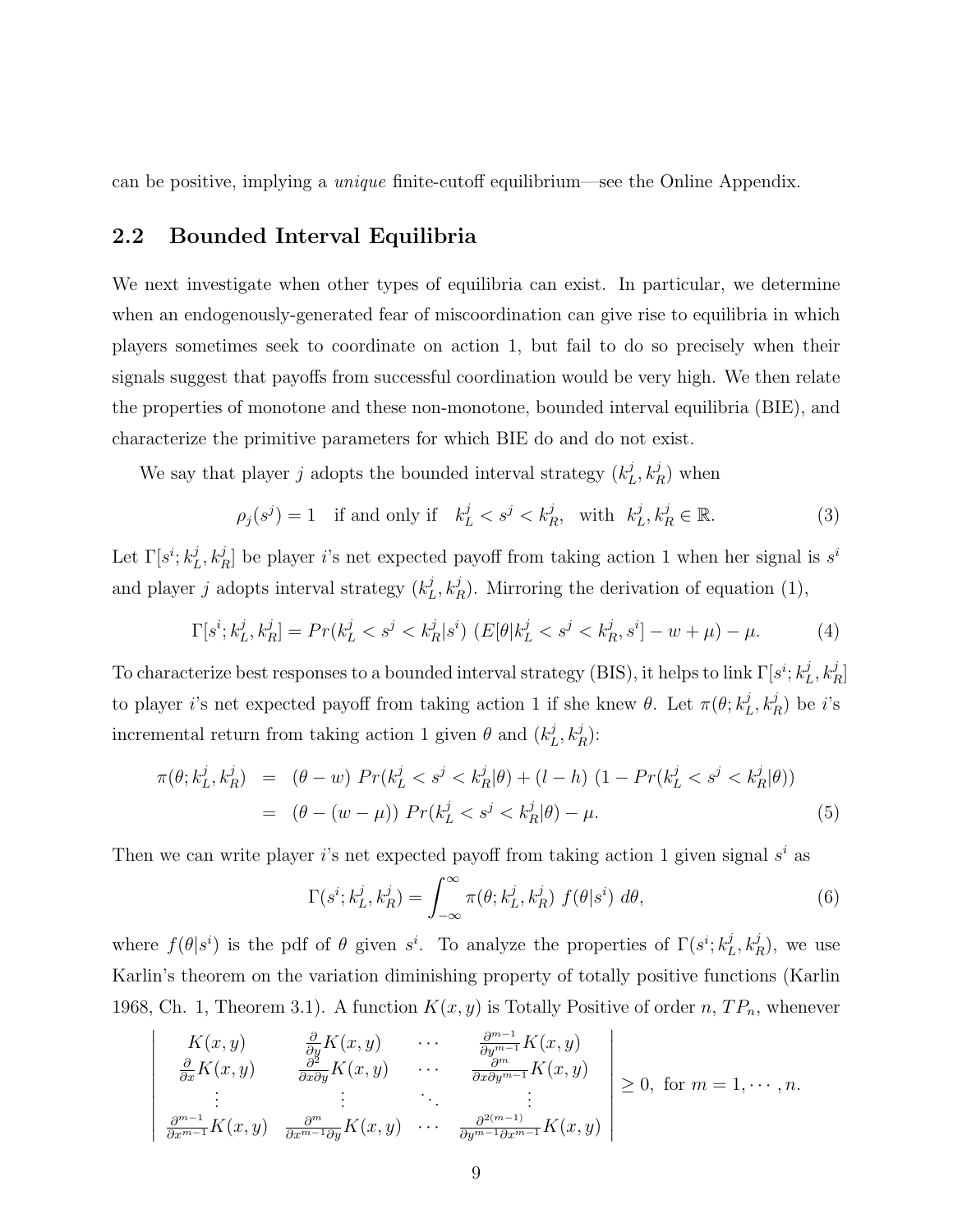From Karlin's theorem, if  $K(s^i, \theta) = f(\theta | s^i)$  is totally positive of order n and  $\pi(\theta)$  has  $r \leq n-1$  sign changes, then  $\Gamma(s^i; k^j)$  $L_L^j$ ,  $k_R^j$ ) has at most r sign changes. We assume that our information structure has the following properties:

**Assumption A2** For  $i, j \in \{A, B\}$  with  $i \neq j$ , the probability density of  $s^i$  conditional on  $\theta$ ,  $f(s^i|\theta)$ , is totally positive of order three  $(T P_3)$ , and  $Pr(k_L < s^i < k_R|\theta)$  is strictly logconcave in  $\theta$ . Moreover,  $\lim_{s^i \to \infty} E[\theta|s^j, s^i] f(s^j | s^i) = \lim_{s^i \to \infty} f(s^j | s^i) = 0$  for any  $s^j$ .

We show in an Online Appendix that **A2** holds if  $s^i = \theta + \nu^i$ , where  $\theta$  and  $\nu^i$ s are independent normal or iid logistic random variables.<sup>11</sup> Given this structure, we use Karlin's theorem to derive the shapes of  $\Gamma(s^i; k_I^j)$  $L^j(k_R^j)$  and  $\pi(\theta; k_I^j)$  $L<sup>j</sup>$ ,  $k<sup>j</sup><sub>R</sub>$ ), using equations (4) to (6). This allows us to characterize the best response to a BIS:

Lemma 1 Suppose player j adopts a bounded interval strategy. Then, either player i's best response is a bounded interval strategy, or it is to always take action 0.

We first use logconcavity to show that (i)  $\pi(\theta; k_I^j)$  $L^j$ ,  $k_R^j$ ) has a unique maximum whenever it is positive, and (ii) when  $\theta$  increases unboundedly,  $Pr(k_L \lt s^i \lt k_R | \theta)$  approaches zero at a rate faster than exponential functions (An 1998), and hence  $\lim_{\theta\to\infty} Pr(k_L < s^i$  $k_R|\theta(\theta-(w-\mu))=0.$  We use these to show that  $\pi(\theta;k_1^j)$  $L_L^j$ ,  $k_R^j$ ) has at most two sign changes. We then use the fact that because  $f(s^i|\theta)$  is  $TP_3$ , Karlin's theorem implies that  $\Gamma(s^i; k_I^j)$  $_{L}^{j},k_{R}^{j})$ has at most two sign changes. Moreover,  $\lim_{s^i \to \pm \infty} \Gamma[s^i; k_I^j]$  $[L, k_R^j] < 0.12$  This implies that either  $\Gamma[s^i; k_I^j]$  $L_L^j$ ,  $k_R^j$  has two sign changes or no sign change, in which case it must be negative. And, if  $\Gamma[s^i; k_I^j]$  $L_L^j$ ,  $k_R^j$  has exactly two sign changes, then as  $s^i$  traverses from  $-\infty$  to  $\infty$ ,  $\Gamma(s^i; k_I^j)$  $L_L^j$ ,  $k_R^j$ ) must first change sign from negative to positive and then from positive to negative; this is precisely the property of a bounded interval strategy (BIS).

Throughout, we focus on symmetric BIE. The necessary and sufficient condition for  $(k_L, k_R)$  to be a symmetric BIE is  $\Gamma[s^i; k_L, k_R] > 0$  if and only if  $s^i \in (k_L, k_R)$ . To find a symmetric BIE, one must solve the system of equations that describe a player's indifference between taking actions 0 and 1 at the cutoffs:  $\Gamma[s^i = k_L; k_L, k_R] = 0$  and  $\Gamma[s^i = k_R; k_L, k_R] = 0$ .

<sup>&</sup>lt;sup>11</sup>Suppose  $\nu^i \sim h$ . Then, affiliation  $(TP_2)$  requires h to be log-concave:  $(h')^2 \geq hh''$ .  $TP_3$  involves higher derivatives of h, in particular,  $\frac{\partial^3 f(s^i|\theta)}{\partial s^i \partial^2 \theta} = -\frac{\partial^3 f(s^i|\theta)}{\partial^2 s^i \partial \theta} = h^{(3)}(s^i - \theta)$  and  $\frac{\partial^4 f(s^i|\theta)}{\partial s^i \partial^2 \theta} = h^{(4)}(s^i - \theta)$ .

<sup>&</sup>lt;sup>12</sup>From **A2**, (i)  $\lim_{s^i\to\infty} E[\theta|s^j,s^i]f(s^j|s^i) = 0$ , which implies  $\lim_{s^i\to\infty} \Pr(k_L < s^j < k_R|s^i) E[\theta|k_L < s^j <$  $[k_R, s^i] = \lim_{s^i \to \infty} \int_{k_L}^{k_R} E[\theta | s^j, s^i] f(s^j | s^i) = 0$ ; and (ii)  $\lim_{s^i \to \infty} f(s^j | s^i) = 0$ , which implies  $\lim_{s^i \to \infty} Pr(k_L <$  $s^j < k_R | s^i$ ). Therefore,  $\lim_{s^i \to \infty} \Gamma[s^i; k^j_L, k^j_R] < 0$ . Moreover, **A1** (a) implies  $\lim_{s^i \to -\infty} \Gamma[s^i; k^j_L, k^j_R] < 0$ .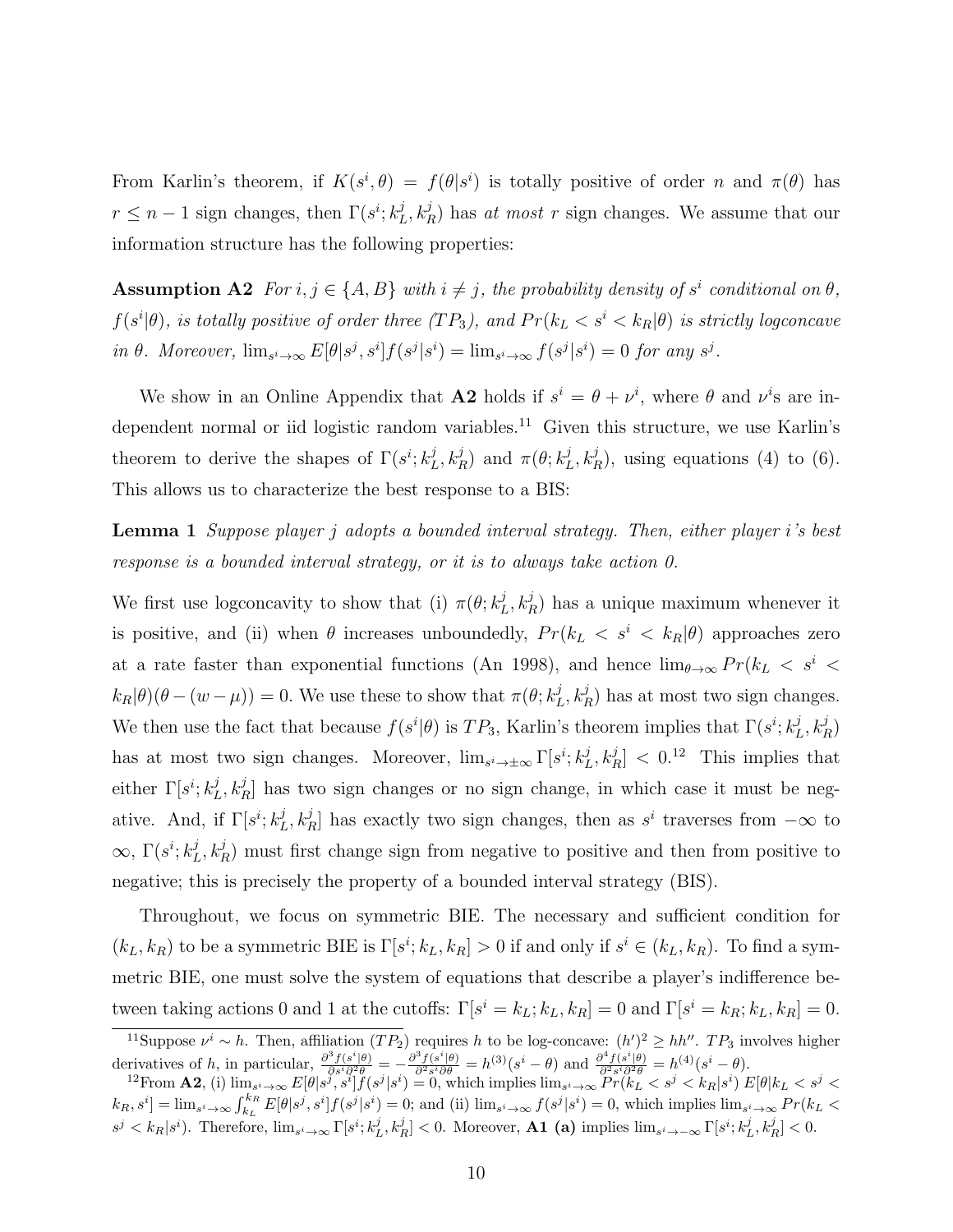

Figure 3: A bounded interval equilibrium. The left panel depicts contour curves  $\Gamma[k_L; k_L, k_R] = 0$ ,  $\Gamma[k_R; k_L, k_R] = 0$ , and their intersections. The right panel depicts  $\Gamma[s^i; k_L = -9.98, k_R = -1.88]$ . The panels together show that  $(-9.98, -1.88)$  is a bounded interval equilibrium. The numbers are two-decimal approximations. Parameters:  $w = -5$ ,  $\mu = 1$ , and  $s^i = \theta + \nu^i$ ,  $i \in \{A, B\}$ , with  $\theta, \nu^A, \nu^B \sim \text{iidN}(0, 1)$ .

These equations are only necessary conditions. To show that they are also sufficient, Lemma 2 shows that Γ changes sign at any solution of these equations. Therefore, any solution to these equations describes a BIE:

**Lemma 2**  $(k_L, k_R)$  with  $k_L, k_R \in \mathbb{R}$  and  $k_L < k_R$  is a bounded interval equilibrium strategy if and only if  $\Gamma[k_L; k_L, k_R] = 0$  and  $\Gamma[k_R; k_L, k_R] = 0$ .

Figure 3 illustrates an equilibrium in bounded interval strategies. Next, we determine for a given signal structure  $f(\theta, s^A, s^B)$  that satisfies **A1** and **A2** and an *arbitrary* bounded interval strategy  $(k_L, k_R)$ , whether there exist primitive payoff parameters  $\{\mu, w\}$  that support  $(k_L, k_R)$  as an equilibrium. Proposition 2 details necessary and sufficient conditions for  $(k_L, k_R)$  to be an equilibrium for *some* set of primitives.

**Proposition 2** There exist payoff parameters  $\{\mu, w\}$  for which  $(k_L, k_R)$  is an equilibrium BIS if and only if  $Pr(s^j \in (k_L, k_R)|s^i = k_L) > Pr(s^j \in (k_L, k_R)|s^i = k_R)$ , for  $i \neq j$ .

To see the necessity, observe that the indifference conditions at the bounds of a symmet-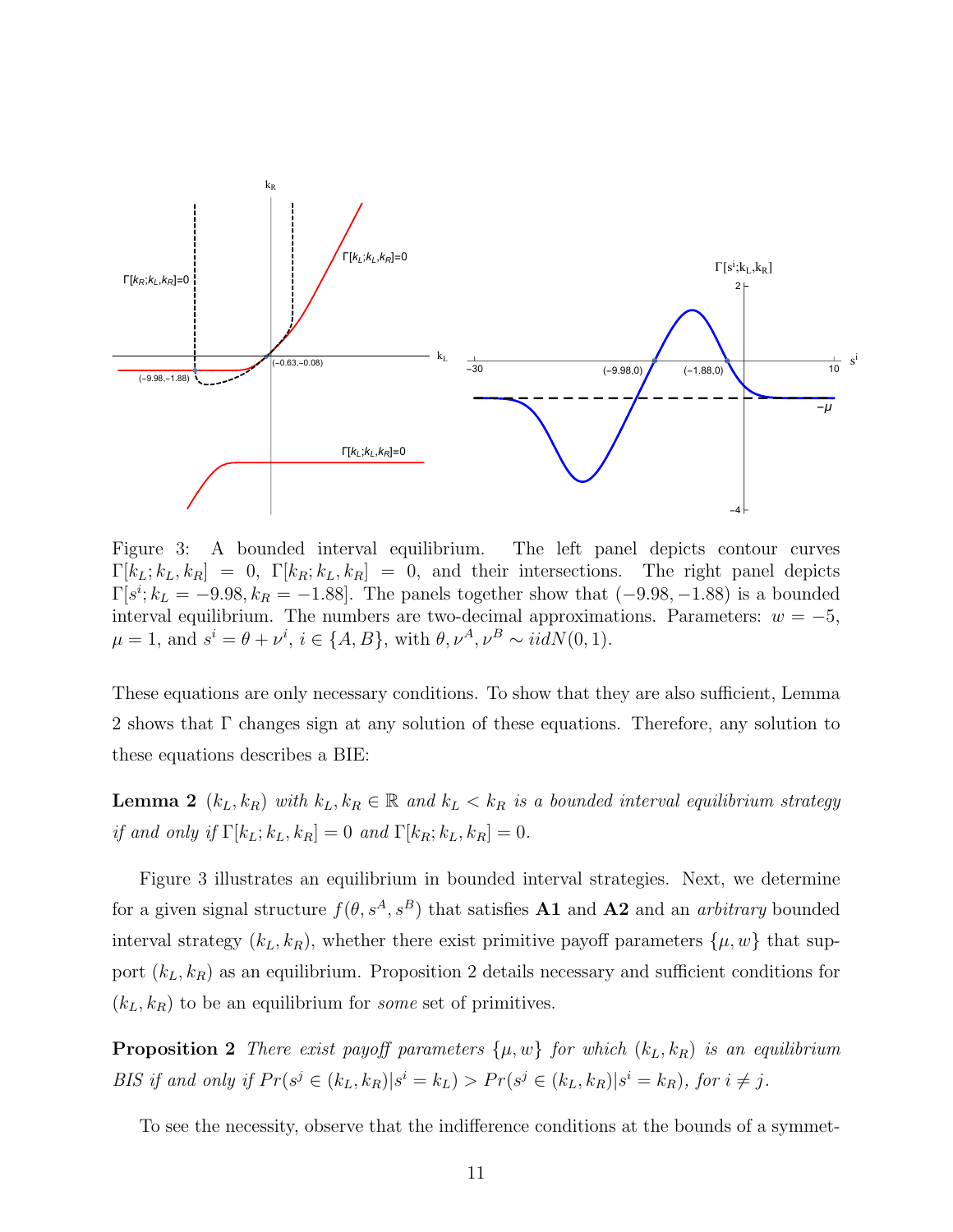ric equilibrium BIS,  $(k_L, k_R)$ , are  $\Gamma[s^i = k_L; k_L, k_R] = \Gamma[s^i = k_R; k_L, k_R] = 0$ . Rearranging these indifference conditions yields

$$
\mu = Pr(k_L < s^j < k_R | s^i = k_L) \ (E[\theta | k_L < s^j < k_R, s^i = k_L] - w + \mu)
$$
\n
$$
= Pr(k_L < s^j < k_R | s^i = k_R) \ (E[\theta | k_L < s^j < k_R, s^i = k_R] - w + \mu).
$$

A player with high signal  $s^i = k_R$  is more optimistic about the expected value of  $\theta$  than if she sees signal  $s^i = k_L$ . To be indifferent between taking actions 0 and 1 after both signals, she must be more pessimistic about the likelihood of coordinating on  $\theta$  given  $s^i = k_R$ . Thus,

$$
Pr(s^j \in (k_L, k_R)|s^i = k_L) > Pr(s^j \in (k_L, k_R)|s^i = k_R).
$$

The indifference conditions also shed light on the primitives that support  $(k_L, k_R)$  as a BIE. Since  $Pr(s^j \in (k_L, k_R)|s^i = k_L) < 1$ , it must be that

$$
E[\theta|k_L < s^j < k_R, s^i] - w + \mu > \mu, \quad \text{for} \quad s^i \in \{k_L, k_R\}.
$$

Rearranging yields a bound on the predatory payoff  $w$ :

$$
E[\theta|k_L < s^j < k_R, s^i] > w, \quad \text{for} \quad s^i \in \{k_L, k_R\}.\tag{7}
$$

The intuition is simple: player i is hurt when she takes action 1 rather than action 0 if j takes action 0, receiving l rather than h. Thus, to be willing to take action 1, i must expect to gain from taking action 1 rather than action 0 if j instead takes action 1. This inequality also holds for all  $s^i > k_R$ —were such a player to *know* that the other agent had a signal  $s^j \in (k_L, k_R)$ , she would also want to take action 1 for higher signals; but she assigns such a low probability to the event  $s^j \in (k_L, k_R)$ , and hence such a high probability to miscoordination, that she chooses to take action 0 despite her high signal.

Properties of bounded interval equilibria. To characterize bounded interval equilibria, we next relate BIE and monotone equilibria. We then specialize to the classical additive normal noise signal structure to highlight the surprisingly strong structure that Proposition 2 places on the nature and extent of coordination that can occur in any BIE. Recall that  $\underline{k}$  is the cutoff for the largest finite-cutoff equilibrium, and  $\overline{k}$  is the cutoff for the smallest finite-cutoff equilibrium when there are multiple equilibria.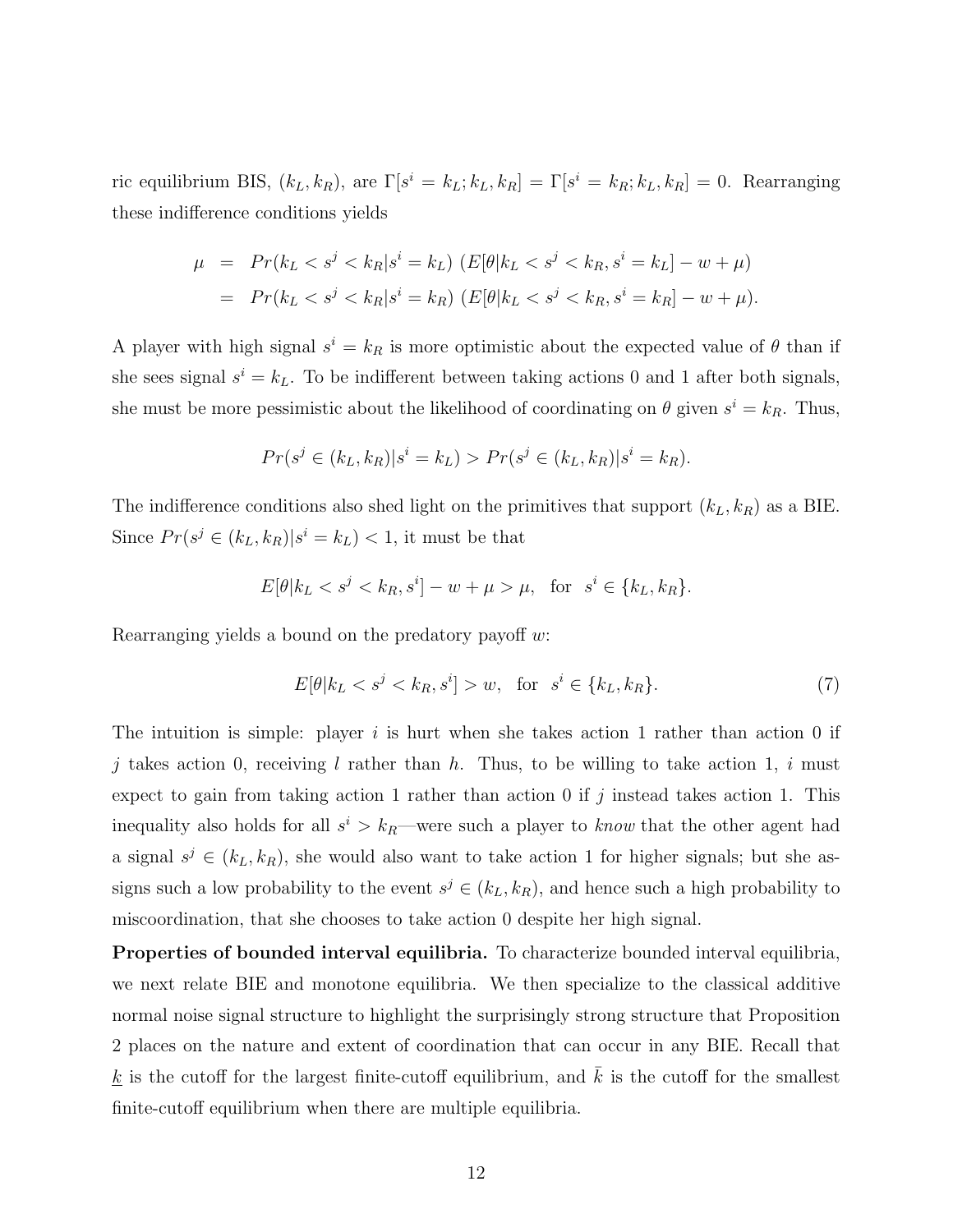**Proposition 3** If a BIE exists, then finite-cutoff monotone equilibria exist. If  $(k_L, k_R)$  is a bounded interval equilibrium strategy, then  $\underline{k} < k_L$ , i.e., players take action 1 following worse signals in the largest finite-cutoff  $(k)$  equilibrium than in any BIE.

If  $\lim_{k\to\infty}\Delta_1(k)$  < 0 and a BIE exists, then multiple finite-cutoff monotone equilibria exist. If  $(k_L, k_R)$  is a bounded interval equilibrium strategy, then  $k_L < \bar{k}$ , where  $\bar{k}$  is the cutoff for the smallest finite-cutoff equilibrium.

The intuition comes from a decomposition of  $\Gamma[s^i = k_L; k_L, k_R]$ :

$$
\Gamma[s^i = k_L; k_L, k_R] = -Pr(s^j > k_R | s^i = k_L) \left( E[\theta | s^j > k_R, s^i = k_L] - w + \mu \right) + \Delta_1(k_L), \quad (8)
$$

where  $E[\theta|s^j > k_R, s^i = k_L] - w + \mu > 0$ .<sup>13</sup> A player must be indifferent between actions 0 and 1 when his signal just equals the lower cutoff  $k<sub>L</sub>$  of a BIE. Thus, when a player j chooses the *cutoff strategy*  $k<sub>L</sub>$  instead of a BIS, so that j takes action 1 after receiving all "better signals," player i has more incentive to take action 1 than in the BIE. In particular, where she was indifferent between actions (at  $s^i = k_L$ ) in the BIE, she now strictly prefers to take action 1:  $\Gamma[s^i = k_L; k_L, k_R] = 0$  implies  $\Delta_1(k_L) = \Delta(s^i = k_L; k_L) > 0$ . Because lim<sub>k→−∞</sub>  $\Delta_1(k)$  < 0, there exists a cutoff  $\underline{k}$  <  $k_L$  at which  $\Delta_1(\underline{k}) = 0$ .

If, in addition,  $\lim_{k\to\infty} \Delta_1(k) < 0$ , then there are multiple solutions to  $\Delta_1(k) = 0$ , i.e., there are multiple finite-cutoff equilibria. The largest such cutoff,  $\bar{k}$  exceeds  $k_L$ : this follows since  $\Delta_1(k_L) > 0$  but  $\Delta_1(k) < 0$  for  $k > \overline{k}$ . Moreover, because the gains from successful coordination following signal  $k$  in the cutoff equilibrium exceed those in the BIE given signal  $k_L$ , the probability of successful coordination must be *lower* given  $\overline{k}$  than  $k_L$  in the corresponding equilibrium.

Corollary 1 Players are more likely to take action 1 in the largest finite-cutoff equilibrium than in any BIE.

When  $w > l$ , players take action 1 too little in the <u>k</u> equilibrium from a welfare perspective (Shadmehr and Bernhardt (2015)), implying that BIE are welfare dominated.

Additive normal noise signal structure. To illustrate the sharp bite of the necessary condition in Proposition 2 that  $Pr(s^j \in (k_L, k_R)|s^i = k_L) > Pr(s^j \in (k_L, k_R)|s^i = k_R)$ , we

<sup>&</sup>lt;sup>13</sup>Note that  $(E[\theta|s^j > k_R, s^i = k_L] - w + \mu) > E[\theta|k_L < s^j < k_R, s^i = k_L] - w > 0$ , where the second inequality follows from (7).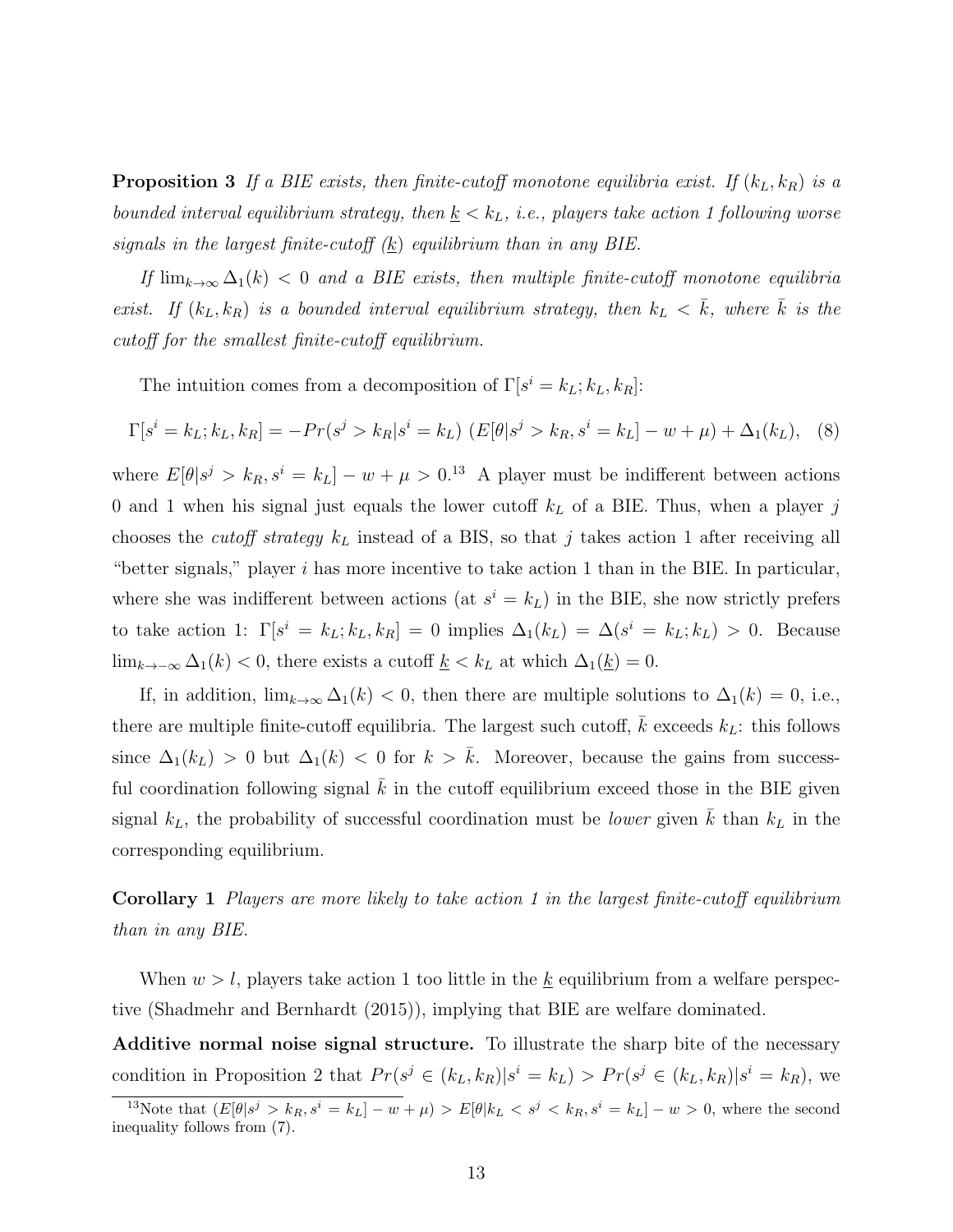now specialize to the classical additive normal noise signal structure. The key structure that we exploit is that the signals shift the distribution, so that single-peakedness and symmetry are preserved and the dispersions of conditional distributions do not depend on signals.

Suppose  $s^i = \theta + \nu^i$ ,  $i \in \{A, B\}$ , where  $\theta$  and  $\nu^{i}$ 's are independent with  $\theta \sim N(0, \sigma^2)$  and  $\nu^i \sim N(0, \sigma_\nu^2)$ . Let  $b \equiv \frac{\sigma^2}{\sigma^2 + \sigma^2}$  $\frac{\sigma^2}{\sigma^2+\sigma_\nu^2}$ , and recall that  $pdf(s^j|s^i) \sim N(bs^i, (1+b)\sigma_\nu^2)$ . First, observe that when the noise in signals goes to zero, in the limit,  $Pr(s^j \in (k_L, k_R)|s^i = k_L) = Pr(s^j \in$  $(k_L, k_R)|s^i = k_R$  =  $\frac{1}{2}$ , implying that BIE do not exist.<sup>14</sup> Proposition 4 details the sharp restrictions imposed on possible BIE using the fact that raising  $s^i$  from  $k_L$  to  $k_R$  just shifts the conditional distribution  $f(s^j | s^i)$  to the right:

**Proposition 4** If  $(k_L, k_R)$  is a bounded interval equilibrium strategy, then  $k_L < E[\theta] = 0$ and  $|k_L| > |k_R|$ .

Recall that if  $(k_L, k_R)$  is an equilibrium BIS, a player i must be more pessimistic about the likelihood of coordinating on  $\theta$  given  $s^i = k_R$ :  $Pr(s^j \in (k_L, k_R)|s^i = k_L) > Pr(s^j \in$  $(k_L, k_R)|s^i = k_R$ ). With an additive normal noise signal structure, this inequality becomes

$$
|bk_L - (k_L + k_R)/2| < |bk_R - (k_L + k_R)/2|.\tag{9}
$$

Inspection of (9) reveals that for it to hold, we must have  $k_L < 0$  and  $|k_L| > |k_R|$ .

Corollary 2 Relative to finite-cutoff equilibria, coordination in BIE on action 1 is limited and it is on less promising values: In particular,  $\underline{k} < k_L < k_R < -\underline{k}$ , where  $\underline{k} < 0$  and  $E[\theta|k_L < s^j < k_R, s^i = k_L] < 0.$ 

The corollary highlights the severity of the endogenously-generated fear of miscoordination after high signals in any BIE. For a BIE to exist, we must have  $k \leq k_L \leq 0$ ; and  $k \leq 0$ implies that in the finite-cutoff equilibrium supporting the most coordination on  $\theta$ , players seek to coordinate on action 1 for a majority of signals. In contrast, in a BIE, players fail to coordinate following all good signals  $s^i > -k$ .

 $^{14}$ lim $_{\sigma_{\nu}\to 0}$   $Pr(k_L < s^j < k_R | s^i = k_L) = \lim_{\sigma_{\nu}\to 0} \Phi\left(\frac{k_R - bk_L}{\sqrt{(1+b) \sigma_{\nu}}} \right)$  $\frac{(\mu-b)k_L}{(1+b)\sigma_\nu^2}$  -  $\lim_{\sigma_\nu\to 0} \Phi\left(\frac{(1-b)k_L}{\sqrt{(1+b)\sigma_\nu^2}}\right)$  $\frac{(1-b)k_L}{(1+b)\sigma_\nu^2}$  = 1 -  $\frac{1}{2}$  =  $\frac{1}{2}$ , where we use  $\lim_{\sigma_{\nu}\to 0} \frac{1-b}{\sqrt{(1+b)}}$  $\frac{1-b}{(1+b)\sigma_v^2} = 0$ . Similarly,  $\lim_{\sigma_v \to 0} Pr(k_L < s^j < k_R | s^i = k_R) = \frac{1}{2} - 0 = \frac{1}{2}$ .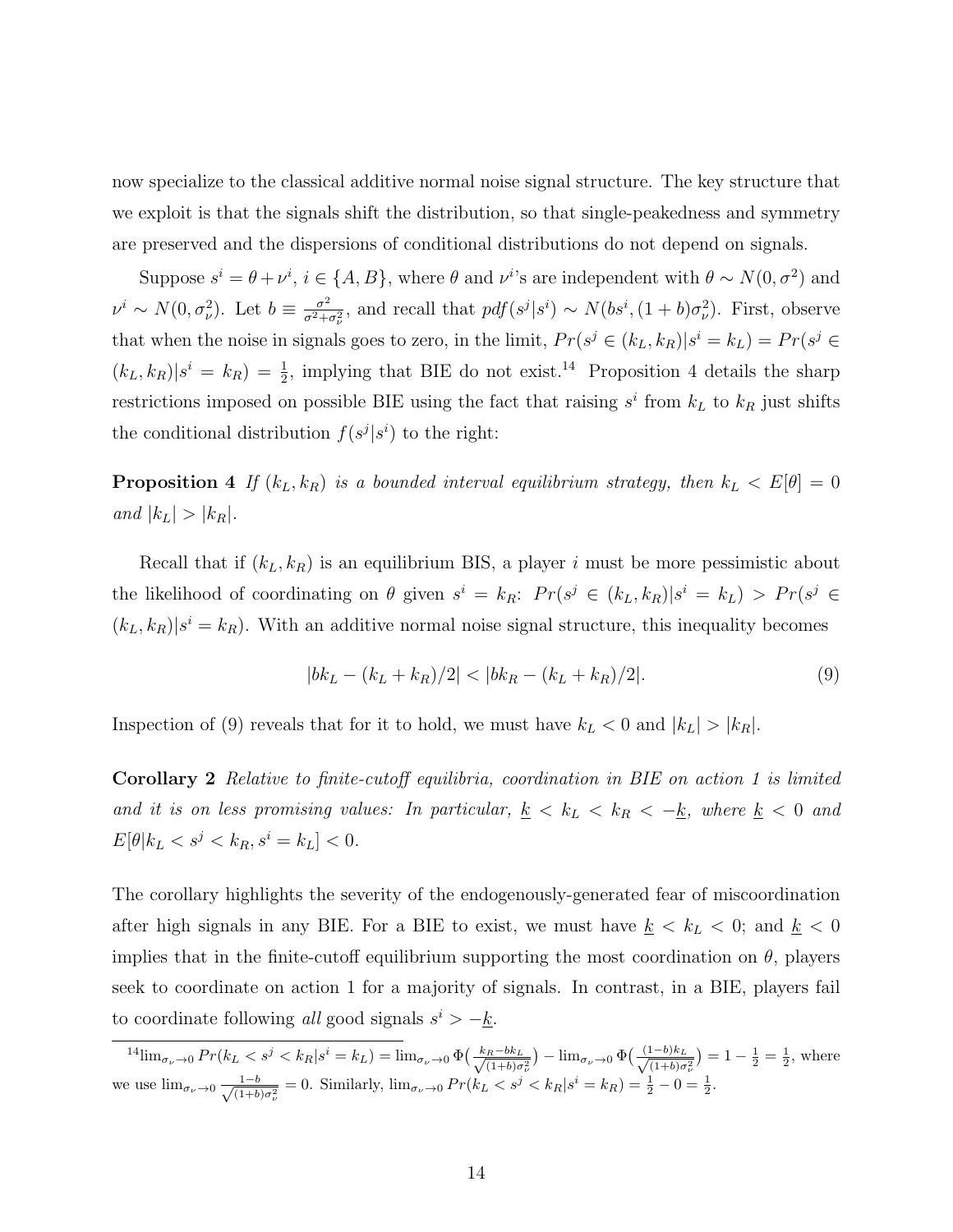These results highlight that BIE have particularly bad welfare properties relative to finitecutoff equilibria. In finite-cutoff equilibria, a player's expected payoff, given just her own information and conditional on successfully coordinating on action 1 to obtain  $\theta$  exceeds  $E[\theta]$ :

$$
\int_{\underline{k}}^{\infty} E[\theta|s^i] \ pdf(s^i|s^i > \underline{k}) \ ds^i > E[\theta] = 0.
$$

The fact that coordination succeeds only when the other player also has a good signal,  $s^j > k$ reinforces this. In sharp contrast, in BIE,  $|k_L| > k_R$  and  $k_L < 0$  imply that a player's expected payoff, given just her own information and conditional on successfully coordinating on action 1 to obtain  $\theta$ , is worse than  $E[\theta]$ :

$$
\int_{k_L}^{k_R} E[\theta|s^i] \ pdf(s^i|s^i \in (k_L, k_R)) \ ds^i < E[\theta] = 0.
$$

The fact that coordination only succeeds when the other player also has a signal  $s^j \in (k_L, k_R)$ further reduces the expected payoff from 'successful' coordination in a BIE.

Because expected payoffs in BIE are lower than those for finite-cutoff equilibria, BIE cease to exist for lower miscoordination costs than for finite-cutoff equilibria:

Corollary 3 Recall that finite-cutoff equilibria exist whenever  $\mu < \mu^*$ . . There exists a  $\mu^{**} < \mu^*$  such that if  $\mu > \mu^{**}$ , then no bounded interval equilibrium exists.

Why then do BIE exist and when? Summarizing our previous results, recall that players' indifference at the bounds of an equilibrium BIS  $(k_L, k_R)$  has two implications. First, equation (7) revealed that  $E[\theta|k_L < s^j < k_R, s^i = k_L] > w$ . Second, Proposition 2 revealed that  $Pr(s^j \in (k_L, k_R)|s^i = k_L) > Pr(s^j \in (k_L, k_R)|s^i = k_R)$ , which Proposition 4 shows for a normal-noise signal structure implies  $k_L < 0$  and  $|k_L| > |k_R|$ . These latter results imply that  $E[\theta|k_L < s^j < k_R, s^i = k_L] < E[\theta] = 0$ . Combining these results yields:

### **Corollary 4** A necessary condition for a BIE to exist is  $w < E[\theta] = 0$ .

Thus, for a BIE to exist, absent any private information, the game must be a coordination game with  $h > l$  and  $E[\theta] > w$ . That is, a player must face a miscoordination risk when taking the 'safe' action 0: unconditionally, were the other player to always take action 1, it must be better to always take action 1 than to always take action 0. The fact that  $w < E[\theta]$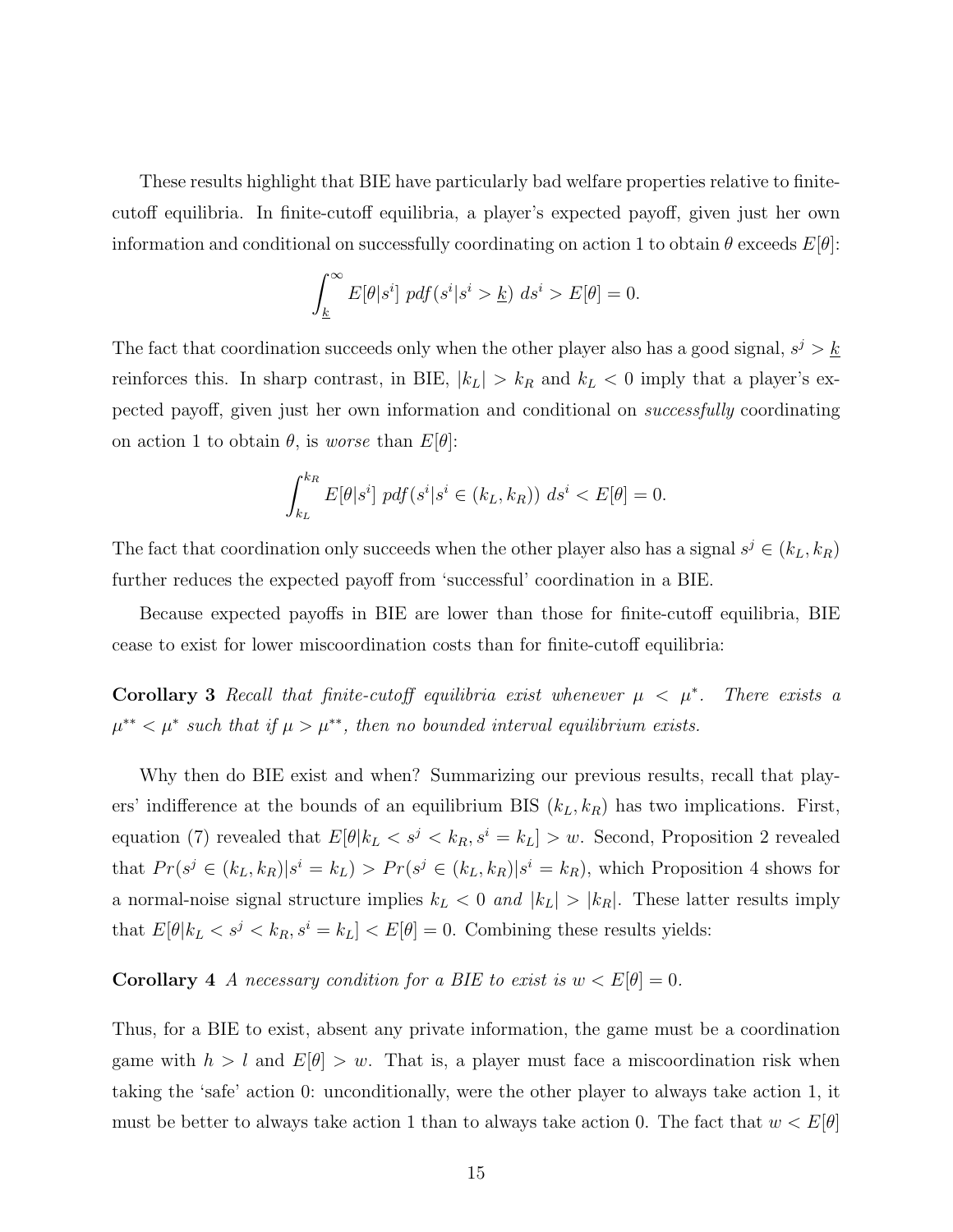is necessary for a BIE to exist highlights that there must be sufficient expected potential surplus from coordinating on action 1 to compensate for the facts that in a BIE, (i) players fail to coordinate on action 1 precisely when the payoff from doing so is expected to be high, thereby foregoing much of the benefits of coordinating on action 1; and (ii) a player is hurt when she tries to coordinate on action 1, but the other player does not.

In many of the economic settings described by the payoffs in Figure 1, the payoff  $h$  from coordinating on action 0 is less than the payoff  $w$  from taking action 0 when the other player takes action 1. For example, in an international trade game, the payoff when both countries set high tariffs is less than the payoff from setting a high tariff when the other country lowers its barriers. In such settings, the results in Corollary 4 are reinforced: BIE only exist when the status quo payoff of  $h$  (e.g., trade wars) is also low relative to the ex-ante expected benefits of coordinating on action 1 (e.g., free trade)—but the agents nonetheless get the low status quo payoff when signals about coordination are promising.

# 3 Discussion

A thorough analysis of non-monotone equilibria in a broader class of games is beyond the scope of our paper. However, it is straightforward to establish that BIE can exist in the private value analogue of our common value coordination setting, in which a player i's expected payoff when both players coordinate on action 1 is given by her signal  $s^i$ . Indeed, the intuitions and qualitative properties that we have emphasized carry over directly.

One may also wonder if the one-sided limit dominance property<sup>15</sup> of our game is essential for the existence of non-monotone equilibria. Clearly, in games featuring two-sided limit dominance, a bounded interval strategy is never a best response, and hence bounded interval equilibria cannot exist. Still, more complex non-monotone equilibria may exist. To see this, consider the classical private value investment game of Morris and Shin (2003) in Figure 4, where action 1 corresponds to invest and action 0 corresponds to not invest.

Clearly, no BIE exists because a player always takes action 0 when her signal  $s^i$  is less than h, and she always takes action 1, when her signal exceeds  $h+\mu$ . The question is: can slightly

<sup>15</sup>A player has a dominant strategy to take action 0 if her signal is low enough, but does not have a dominant strategy if her signal is high: our game features one-sided limit dominance, not two-sided limit dominance.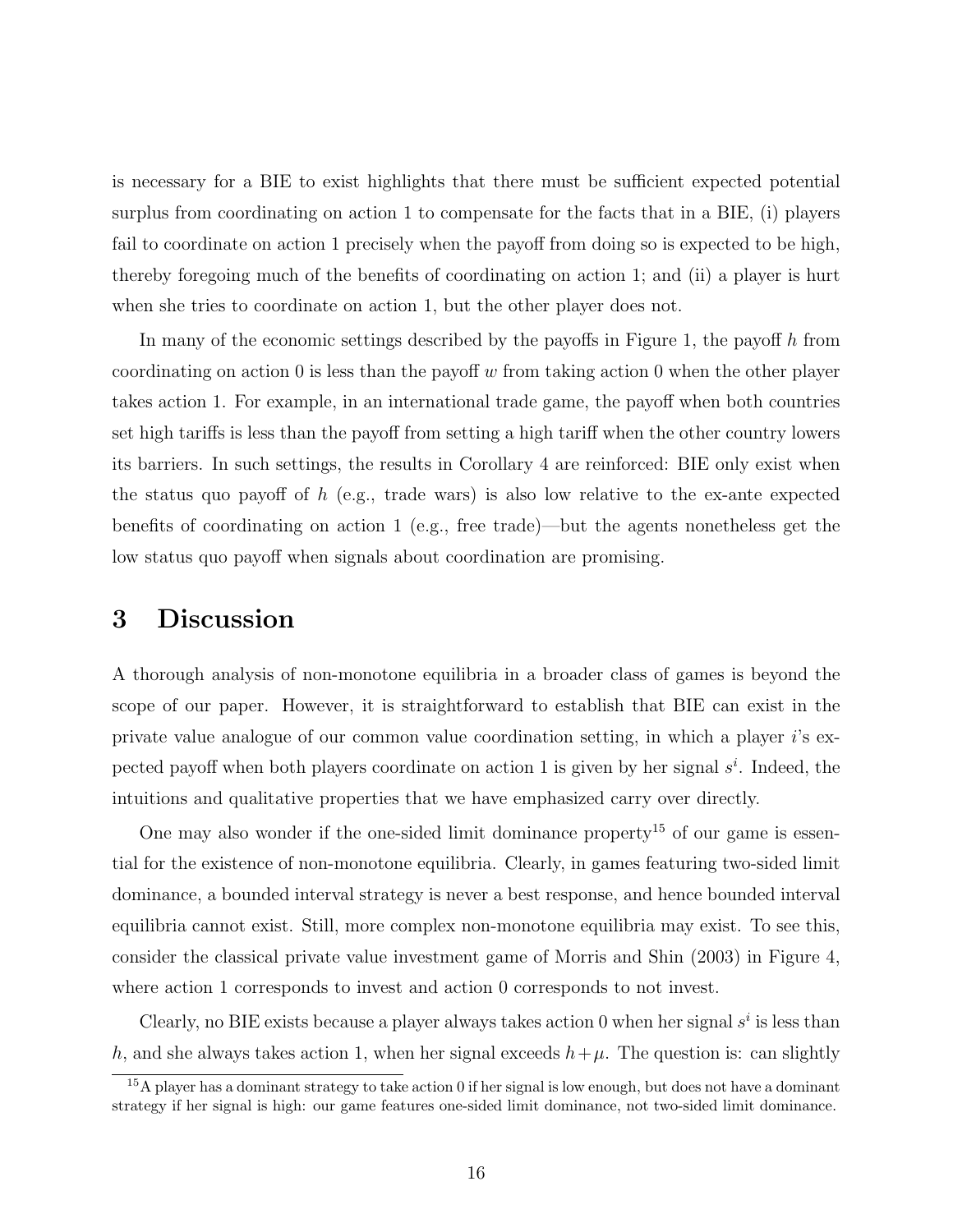|            | player $B$                              |                      |
|------------|-----------------------------------------|----------------------|
|            |                                         |                      |
| player $A$ | h,h                                     | $h, s^2$<br>$-\mu$ . |
|            | $-\mu, h$<br>$s^{\scriptscriptstyle 1}$ | $s^1, s^2$           |

Figure 4: Private Value Game.

more complex non-monotone equilibria exist in which players take action 1 when their signals are either in a bounded interval or exceed a threshold,  $(k_1, k_2) \cup (k_3, \infty)$  for  $k_1 < k_2 < k_3 \in \mathbb{R}$ ?

To show that such non-monotone equilibria can exist, we construct a non-monotone equilibrium for an additive normal noise signal structure,  $s^i = \theta + \nu^i$ , where  $\theta, \nu^A, \nu^B \sim \text{iidN}(0, 1)$ . In such an equilibrium, players must be indifferent at the cutoffs,  $k_1, k_2$  and  $k_3$ . Defining  $\Omega \equiv (-\infty, k_1) \cup (k_2, k_3)$ , the indifference conditions are:

$$
k_i - Pr(\Omega | s^j = k_i) \mu = h, \ i \in \{1, 2, 3\}, \ j \in \{A, B\}.
$$

In particular, we must have

$$
\frac{k_2 - k_1}{Pr(\Omega|k_2) - Pr(\Omega|k_1)} = \frac{k_3 - k_2}{Pr(\Omega|k_3) - Pr(\Omega|k_2)}.
$$
\n(10)

Then  $(k_1, k_2, k_3) = (k, 0, -k)$  satisfies equation (10). For example,  $(k_1, k_2, k_3) = (-5, 0, 5)$ is supported as an equilibrium by  $\mu = \frac{k_2 - k_1}{Pr(\Omega|k_2) - Pr(\Omega|k_1)} \approx 10.8986$  and  $h = k_i - Pr(s^2 \in$  $(-\infty, k_1) \cup (k_2, k_3) | s^1 = k_i \rangle \times \mu \approx -5.4493$ . Figure 5 illustrates that, for these parameters, the non-monotone strategy  $(k_1, k_2, k_3) = (-5, 0, 5)$  is the best response to itself, and hence constitutes an equilibrium.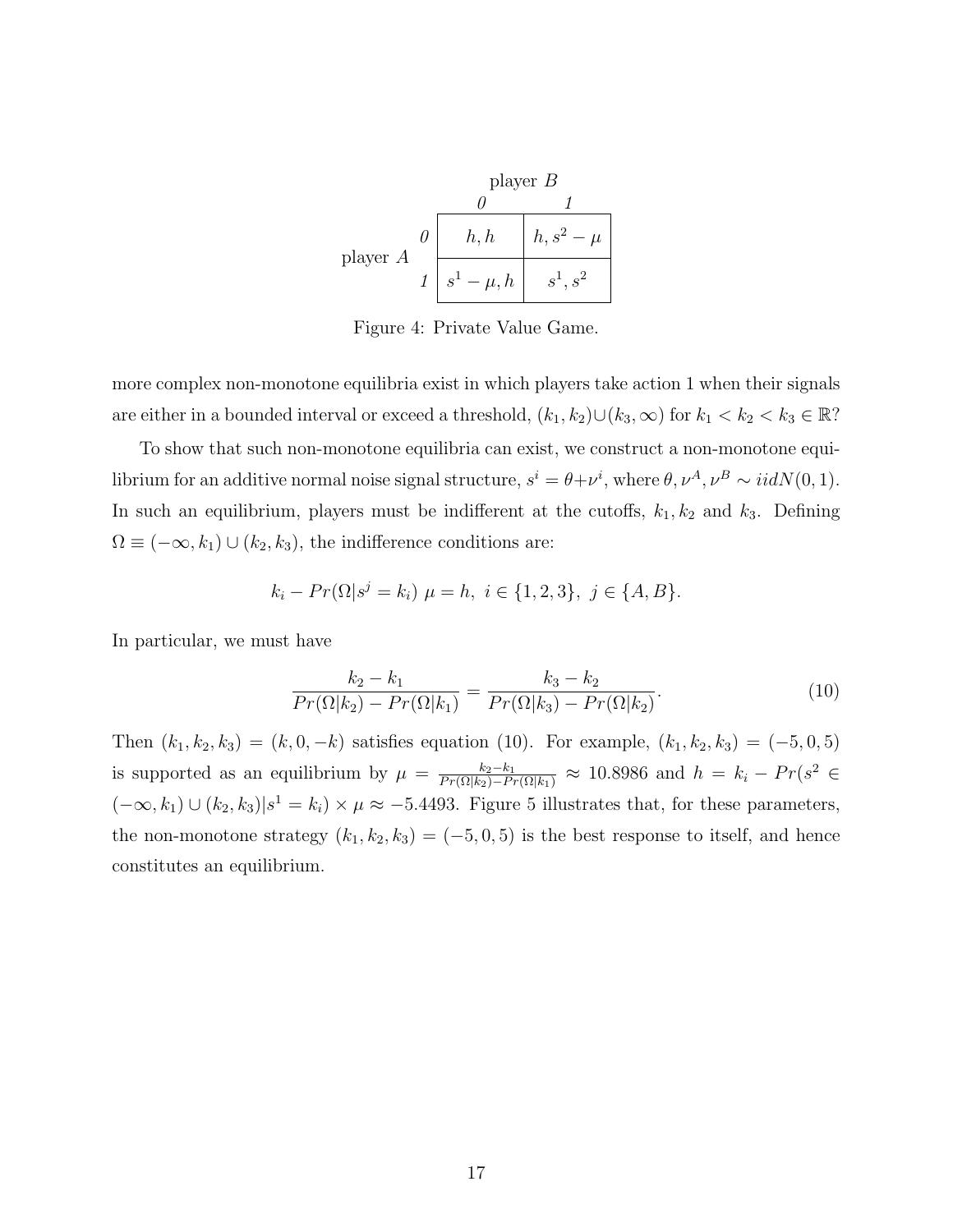

Figure 5: Net expected payoffs as a function of signal  $s^i$  given the other player's non-monotone strategy  $(k_1, k_2, k_3) = (-5, 0, 5)$ . Parameters:  $\mu = 10.8986$  and  $h = -5.4493$ .

# 4 Appendix: Proofs

Proof of Proposition 1: First, we prove a lemma.

Lemma 3 The best response to a finite-cutoff strategy is a unique finite-cutoff strategy.

**Proof:** Fix a finite cutoff  $k^{j}$ . From equation (1), if  $\Delta(s^{i} = x; k^{j}) = 0$ , then  $(E[\theta]s^{j} >$  $k^j, s^i = x - w \geq 0$ ; and by affiliation, both  $Pr(s^j > k^j | s^i)$  and  $E[\theta | s^j > k^j, s^i]$  increase with  $s^i$ . Thus, if  $\Delta(s^i = x; k^j) = 0$ , then  $\Delta(s^i; k^j) > 0$  for all  $s^i > x$ . Furthermore, from **A1** (a),  $\lim_{s^i \to -\infty} \Delta(s^i; k^j) < 0 < \lim_{s^i \to +\infty} \Delta(s^i; k^j)$ . Thus, for every  $k^j$ , there exists a unique  $s^i = k^i$  such that  $\Delta(k^i; k^j) = 0$ . In addition, at  $s^i = k^i$ ,

$$
\left. \frac{\partial \Delta(s^i; k^j)}{\partial s^i} \right|_{s^i = k^i} > 0. \quad \Box \tag{11}
$$

Now, rewrite equation (2) as

$$
\Delta_1(k) = Pr(s^j > k|k) E[\theta|s^j > k, k] - Pr(s^j > k|k) w - (1 - Pr(s^j > k|k)) \mu.
$$
 (12)

For any  $k, \frac{\partial \Delta_1(k;\mu)}{\partial \mu} = -(1 - Pr(s^j > k|k)) < 0$ : raising  $\mu$  uniformly lowers the curve  $\Delta_1(k;\mu)$ .

Next, we show that when  $\mu$  is sufficiently small,  $\Delta_1(k)$  crosses zero *at least* once; and that when  $\mu$  is sufficiently large, there is no solution to  $\Delta_1(k) = 0$ . At  $\mu = 0$ ,  $\Delta_1(k; \mu =$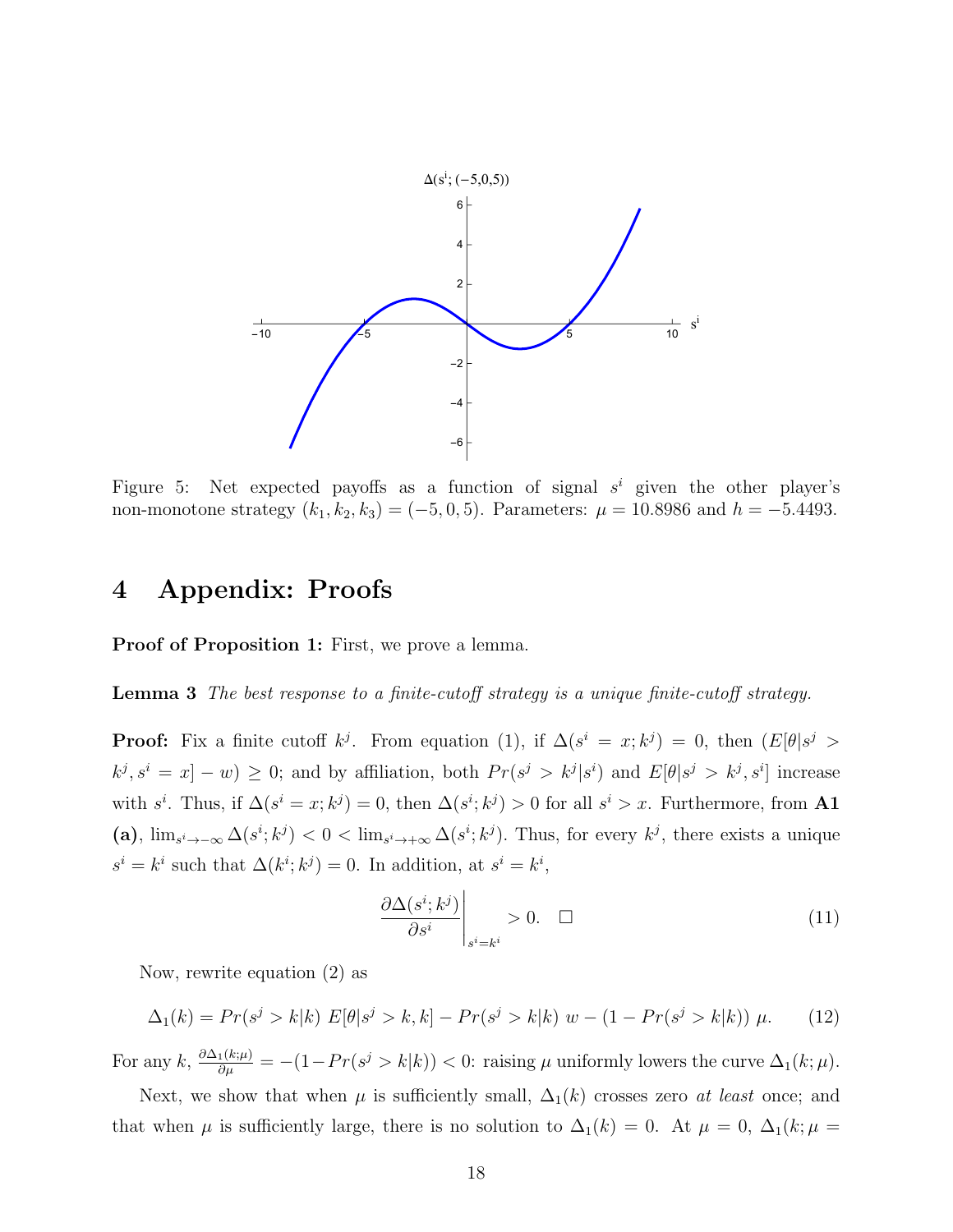$(0) = Pr(s^j > k|k)$   $(E[\theta|s^j > k, k] - w)$ .  $E[\theta|s^j > k, s^i = k]$  increases in k by affiliation, and from **A1**,  $\lim_{k\to\pm\infty} E[\theta]s^j > k$ ,  $s^i = k] = \pm\infty$ . Therefore, for a given w,  $\Delta_1(k;\mu=0)$ crosses zero from below—at a unique point. Thus, from the continuity of  $\Delta_1(k;\mu)$  in k and  $\mu$ ,  $\Delta_1(k;\mu) = 0$  has a solution for sufficiently small  $\mu > 0$ .

### **Lemma 4** There exists a  $\bar{\mu} > 0$  such that if  $\mu > \bar{\mu}$ , then  $\Delta_1(k) < 0$  for all k.

**Proof:** Consider  $\Delta_1(k;\mu)$  from equation (12), where we have made the dependence of  $\Delta_1$ on the parameter  $\mu$  explicit. First, observe that  $\Delta_1(k;\mu)$  is uniformly decreasing in  $\mu$ : for any k,  $\Delta_1(k;\mu_1) > \Delta_1(k;\mu_2)$  for all  $\mu_2 > \mu_1$ . Thus, if for some  $\mu = \hat{\mu}, \Delta_1(k;\hat{\mu}) < 0$  for all k, then  $\Delta_1(k;\mu) < 0$  for all  $\mu > \hat{\mu}$ . Now, suppose that the statement of the lemma is false. Then, it must be the case that for all  $\mu$ , there is some k such that  $\Delta_1(k;\mu) \geq 0$ . We seek a contradiction.

From **A1** (b),  $\lim_{k\to\infty} E[\theta]s^j > k, k] = -\infty$ , and hence  $\lim_{k\to\infty} \Delta_1(k;\mu) < 0$  for all  $\mu > 0$ . Recall our premise that, for all  $\mu$ , there is some k such that  $\Delta_1(k;\mu) \geq 0$ . Thus, because  $\Delta_1(k;\mu)$  is continuous in k, there exists a smallest  $k \in \mathbb{R}$  at which  $\Delta_1(k;\mu) \geq 0$ . Call it  $\underline{k}(\mu) \in \mathbb{R}$ , and observe that  $\underline{k}(\mu)$  is weakly increasing in  $\mu$ .

Let  $M(\mu) \equiv \sup_{k \in [k(\mu), \infty)} Pr(s^j > k | k) E[\theta | s^j > k, k]$  and  $m(\mu) \equiv \inf_{k \in [k(\mu), \infty)} (1 - Pr(s^j > k))$  $k(k)$ ). Clearly,

$$
\Delta_1(k;\mu) \le M(\mu) + |w| - m(\mu) \mu.
$$

Because  $\underline{k}(\mu)$  is weakly increasing in  $\mu$ ,  $M(\mu)$  is weakly decreasing in  $\mu$  and  $m(\mu)$  is weakly increasing in  $\mu$ . Moreover, from **A1** (b),  $\lim_{k\to\infty} Pr(s^j > k|k)$   $E[\theta|s^j > k, k] < \infty$ , i.e.,  $Pr(s^j > k|k) E[\theta|s^j > k, k]$  is bounded from above, and hence  $M(\mu)$  is bounded from above. Further, **A1** (b) implies that  $\lim_{k\to\infty}(1 - Pr(s^j > k|k)) = 1$ . Because this limit is strictly positive and  $f(\theta, s^A, s^B)$  has full support by assumption,  $m(\mu) > 0$ . Recalling that  $M(\mu)$  is weakly decreasing in  $\mu$  and  $m(\mu)$  is weakly increasing in  $\mu$ , we have,  $M(\mu)+|w|-m(\mu) \mu < 0$ for sufficiently large  $\mu$ . Since  $\Delta_1(k;\mu) \leq M(\mu) + |w| - m(\mu) \mu$ , then for  $\mu$  sufficiently large, we have  $\Delta_1(k;\mu) < 0$  for all k, a contradiction.  $\Box$ 

Therefore, there exists a  $\mu^* > 0$  such that  $\Delta_1(k) = 0$  has a solution if  $\mu < \mu^*$  and it does not have a solution if  $\mu > \mu^*$ . It is immediate that when  $\Delta_1(k)$  is either single-peaked or strictly increasing,  $\Delta_1(k) = 0$  has at most two solutions.  $\square$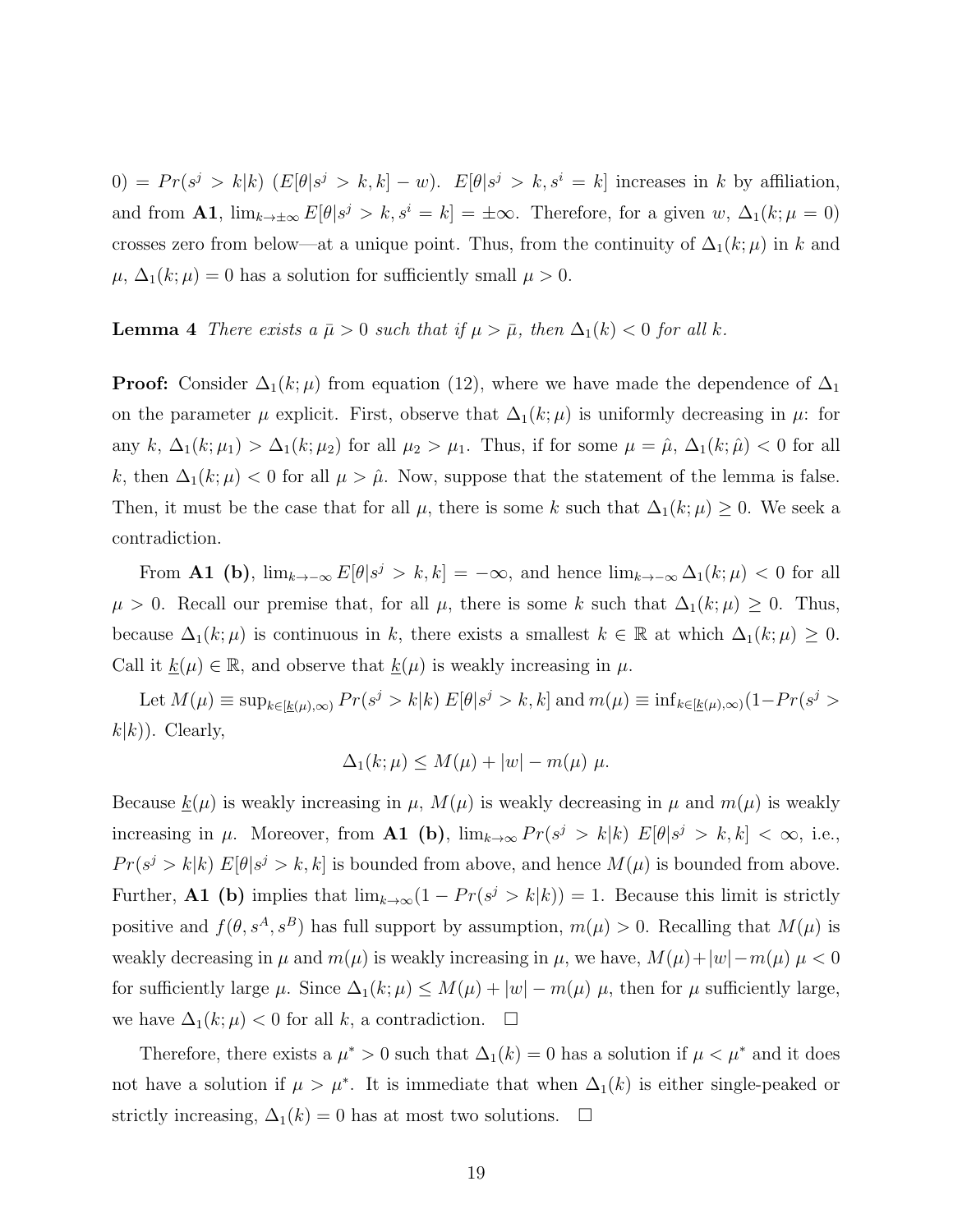Proof of Lemma 1. We proceed in two steps.

STEP 1: We show that  $\pi(\theta; k_I^j)$  $L<sub>L</sub>$ ,  $k<sub>R</sub><sup>j</sup>$ ), from equation (5), has at most two sign changes. Observe that  $[\theta - (w - \mu)] Pr(k_L^j < s^j < k_R^j | \theta)$  has a unique root at  $w - \mu$ . Let  $g(\theta) \equiv Pr(k_L^j <$  $s^j < k_R^j|\theta$ ). Differentiating  $[\theta - (w - \mu)]$   $Pr(k_L^j < s^j < k_R^j|\theta)$  with respect to  $\theta$  yields  $g(\theta)$  +  $[\theta-(w-\mu)] g'(\theta)$ . Thus,  $g(\theta)+[\theta-(w-\mu)] g'(\theta) > 0$  if and only if  $g(\theta) > -[\theta-(w-\mu)] g'(\theta)$ . If  $\theta > w - \mu$ , this inequality is equivalent to  $-\frac{1}{\theta - (w - \mu)} < \frac{g'(\theta)}{g(\theta)}$  $\frac{g(\theta)}{g(\theta)}$ . The left-hand side is strictly increasing in  $\theta$  and the right-hand side is strictly decreasing because  $g(\theta)$  is logconcave by A2. Thus, they can cross at most once, in which case the intersection identifies a local maximum. Next, observe that  $[\theta-(w-\mu)] g(\theta) = 0$  at  $\theta = w-\mu$ , and  $\lim_{\theta\to\infty} [\theta-(w-\mu)] g(\theta) = 0$ from log-concavity (An 1998, Corollary 1). Thus, the crossing, indeed, happens exactly once. That is,  $(\theta - (w - \mu))$   $Pr(k_L^j < s^j < k_R^j | \theta)$  has a unique maximum for  $\theta \in (w - \mu, \infty)$ , and is negative for  $\theta \in (-\infty, w - \mu)$ . Since  $\pi(\theta; k_I^j)$  $L^j(k_R^j)$  equals  $(\theta - (w - \mu))$   $Pr(k_L^j < s^j < k_R^j | \theta)$ minus  $\mu > 0$ , it inherits the shape, and has at most two sign changes (see Figure 3).

STEP 2: Step 1 shows that  $\pi(\theta; k_I^j)$  $L_L^j$ ,  $k_R^j$ ) has at most two sign changes. Now, consider equation (6), and recall that **A2** implies that  $f(\theta|s^i)$  is  $TP_3$ . Thus, by Karlin's theorem,  $\Gamma(s^i; k_I^j)$  $\frac{j}{L}, k_R^j$ has at most two sign changes. Footnote 12 shows that  $\lim_{s^i \to \pm \infty} \Gamma[s^i; k_I^j]$  $\left[ \begin{array}{c} j \\ L, k_R^j \end{array} \right] < 0$ . Thus, (i)  $\Gamma(s^i;k^j_I$  $L_L^j$ ,  $k_R^j$ ) has either no sign change or two sign changes, (ii) if it has no sign change, then  $\Gamma(s^i;k^j_I$  $(L, k_R^j)$  < 0 for all s<sup>i</sup>, i.e., player i never takes action 1, and (iii) if  $\Gamma(s^i; k_I^j)$  $_{L}^{j},k_{R}^{j}$ ) has two sign changes, then as  $s^i$  traverses R from  $-\infty$  to  $\infty$ ,  $\Gamma(s^i; k_I^j)$  $(L, k_R^j)$  is first negative, then positive, and then negative, which implies a bounded interval strategy.  $\Box$ 

**Proof of Lemma 2:** The "only if" part is immediate from the continuity of  $\Gamma[s^i; k_L, k_R]$  in s<sup>i</sup> for  $i \in \{A, B\}$ . Next, we prove the "if" part. If  $\Gamma[s^i; k_L, k_R]$  changes sign at both  $k_L$  and  $k_R$ , then from Lemma 1,  $\Gamma[s^i; k_L, k_R] > 0$  if and only if  $s^i \in (k_L, k_R)$ . Otherwise,  $\Gamma$  does not change sign at  $k_L$  or  $k_R$  or both. We consider two cases:

Case I: Suppose  $\Gamma$  changes sign at only one of  $k_L$  and  $k_R$ . WLOG, suppose  $\Gamma$  changes sign at  $k_R$ , but not  $k_L$ . Then  $k_L$  must be a local maximum (minimum). Adding a small positive (negative) constant  $\epsilon$  to  $\pi$  in equation (6) adds a constant to  $\Gamma$ ,

$$
\int_{\theta=-\infty}^{\infty} (\pi(\theta; k_L^j, k_R^j) + \epsilon) f(\theta | s^i) d\theta = \Gamma(s^i; k_L^j, k_R^j) + \epsilon,
$$

and hence creates  $k_{Ll}$  and  $k_{Lr}$  at which  $\Gamma + \epsilon$  changes sign, with  $k_{Ll} < k_L < k_{Lr} < k_R$ . Thus,  $\Gamma + \epsilon$  changes sign at least three times: at  $k_{Ll}$ ,  $k_{Lr}$ , and  $k_R + \epsilon_R$  for some small  $\epsilon_R$ . But from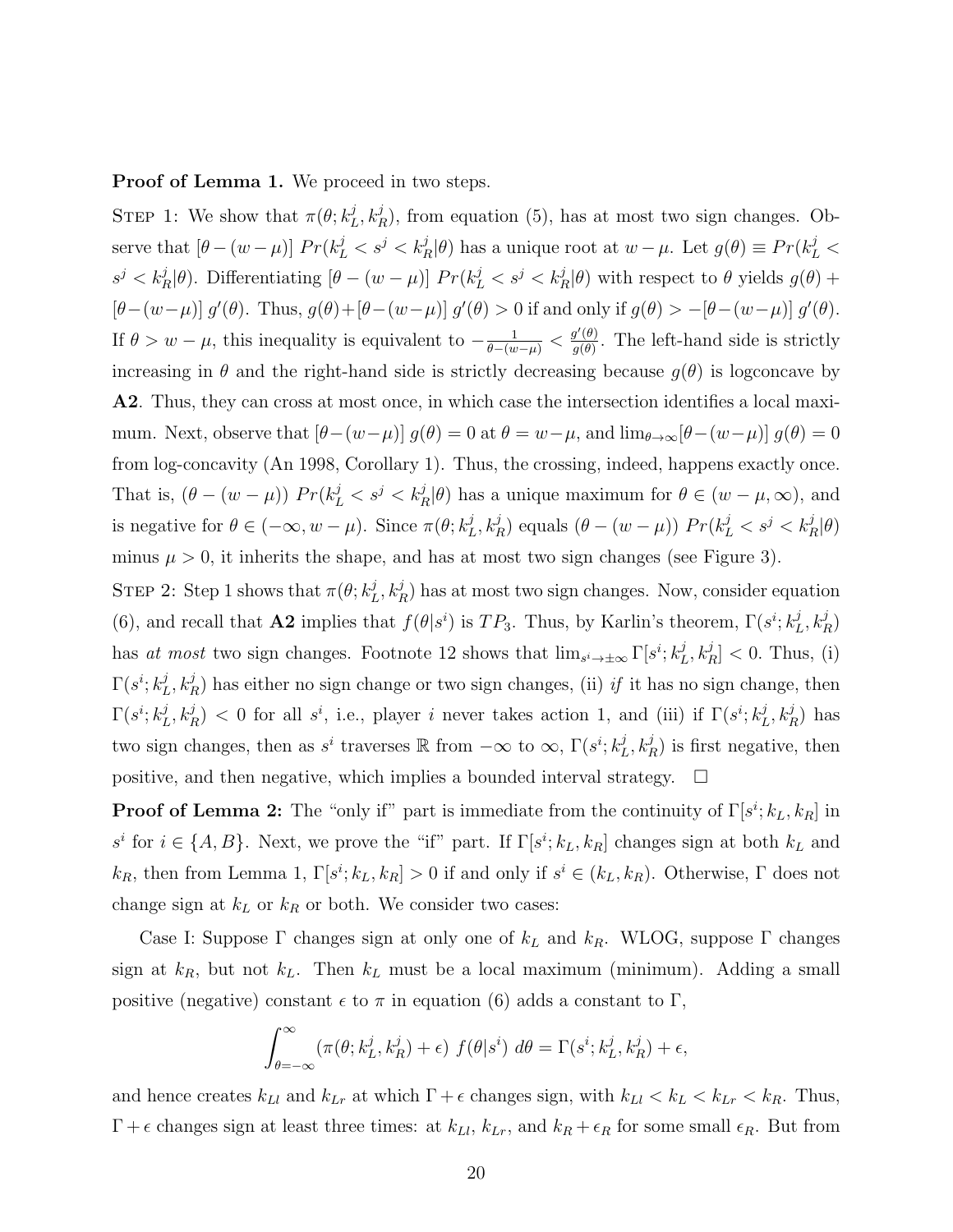the proof of Lemma 1,  $\pi + \epsilon$  has at most two sign changes, which together with the  $TP_3$ property of  $f(\theta|s^i)$  implies that  $\Gamma + \epsilon$  has at most two sign changes, which is a contradiction.

Case II: Suppose  $\Gamma$  does not change sign at  $k_L$  and  $k_R$ . If  $k_L$  and  $k_R$  are both local maxima or both local minima, an argument similar to Case I leads to a contradiction. If one is a local maximum and the other is a local minimum, then there exists a  $k_M$  with  $k_L < k_M < k_R$ at which  $\Gamma$  changes sign. Now apply the argument in Case I with  $k_M$  instead of  $k_R$ .  $\Box$ 

**Proof of Proposition 2:** From Lemma 2,  $(k_L, k_R)$  is a symmetric bounded interval equilibrium strategy if and only if  $\Gamma[k_L; k_L, k_R] = \Gamma[k_R; k_L, k_R] = 0$ . Solving for  $-w$  from (4) and using the notation in (3), yields

$$
-w = \frac{\mu}{Pr(\rho_j = 1 | s^i = k_L)} - \mu - E[\theta | k_L, \rho_j = 1] = \frac{\mu}{Pr(\rho_j = 1 | s^i = k_R)} - \mu - E[\theta | k_R, \rho_j = 1],
$$
\n(13)

where  $E[\theta|z, \rho_j = 1]$  means  $E[\theta|s^i = z, \rho_j = 1]$ . Rearranging the second equality yields,

$$
\mu \left\{ \frac{1}{Pr(\rho_j = 1 | s^i = k_L)} - \frac{1}{Pr(\rho_j = 1 | s^i = k_R)} \right\} = E[\theta | s^i = k_L, \rho_j = 1] - E[\theta | s^i = k_R, \rho_j = 1],
$$
which implies

$$
\frac{\mu}{Pr(\rho_j = 1 | s^i = k_L) Pr(\rho_j = 1 | s^i = k_R)} = \frac{E[\theta | s^i = k_L, \rho_j = 1] - E[\theta | s^i = k_R, \rho_j = 1]}{Pr(\rho_j = 1 | s^i = k_R) - Pr(\rho_j = 1 | s^i = k_L)}.
$$
(14)

The left-hand side is positive. Therefore, a necessary condition for the equilibrium to exist is that the right-hand side be positive. Since  $E[\theta|s^i = k_R, \rho_j = 1] > E[\theta|s^i = k_L, \rho_j = 1]$ , existence requires that  $Pr(s^j \in (k_L, k_R)|s^i = k_L) > Pr(s^j \in (k_L, k_R)|s^i = k_R)$ . This proves the "only if" part. To prove the "if" part, note that the right-hand side of equation (14) is positive whenever  $Pr(s^j \in (k_L, k_R)|s^i = k_L) > Pr(s^j \in (k_L, k_R)|s^i = k_R)$ , and it does not depend on  $\mu$ . Thus, there exists a  $\mu > 0$  such that this equation holds. Finally, substitute that  $\mu$  into equation (13). There exists a w that satisfies this equation.  $\Box$ 

**Proof of Proposition 3:** Suppose  $(k_L, k_R)$  is a symmetric bounded interval equilibrium strategy. From Lemma 2,  $\Gamma[k_L; k_L, k_R] = 0$ . From equation (4),

$$
\Gamma[s^i = k_L; k_L, k_R] = Pr(k_L < s^j < k_R | s^i = k_L) (E[\theta | k_L < s^j < k_R, s^i = k_L] - w + \mu) - \mu
$$
  
= 
$$
Pr(k_L < s^j | s^i = k_L) (E[\theta | k_L < s^j, s^i = k_L] - w + \mu) - \mu
$$
  

$$
-Pr(k_R < s^j | s^i = k_L) (E[\theta | k_R < s^j, s^i = k_L] - w + \mu)
$$
  
= 
$$
\Delta_1(k_L) - Pr(s^j > k_R | s^i = k_L) (E[\theta | s^j > k_R, s^i = k_L] - w + \mu),
$$
(15)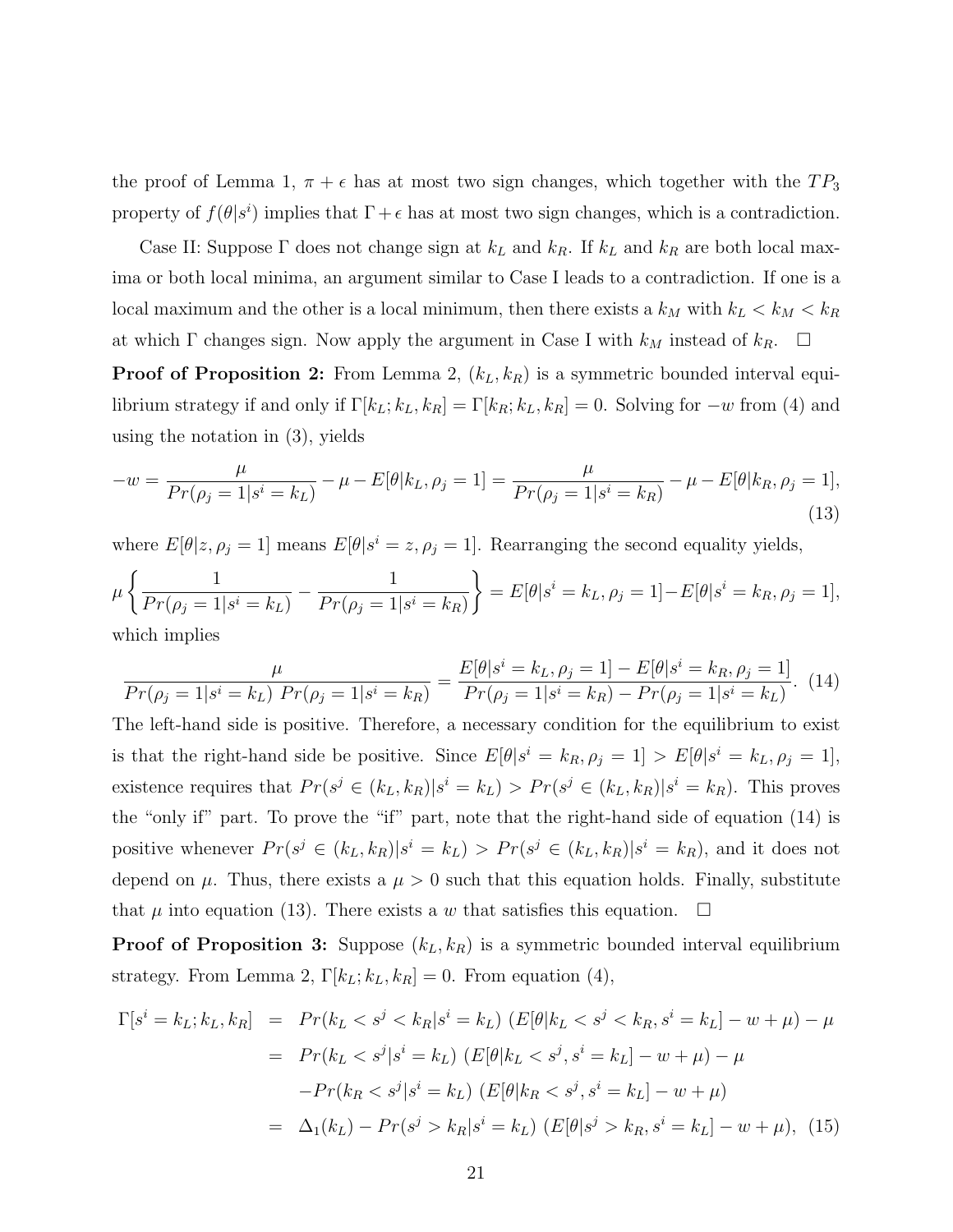where the last equality follows from equation (2). Footnote 13 shows that  $(E[\theta]s^j > k_R, s^i =$  $k_L$ ] –  $w + \mu$ ) > 0. Hence,  $\Gamma[k_L; k_L, k_R] = 0 < \Delta_1(k_L)$ . This together with  $\lim_{k \to -\infty} \Delta_1(k) < 0$ implies that  $\Delta_1(k)$  has at least one solution to the left of  $k_L$ , and hence finite-cutoff equilibria exist. In addition, if  $\lim_{k\to\infty} \Delta_1(k) < 0$ , then  $\Delta_1(k)$  must cross the horizontal axis from above at least once, i.e., another finite-cutoff equilibrium exists. Let  $k$  be the cutoff for the smallest finite-cutoff equilibrium. Because  $\Delta_1(k_L) > 0$  and  $\Delta_1(k) < 0$  for  $k > \overline{k}$ , we must have  $k_L < \bar{k}$ .  $\Box$ 

**Proof of Proposition 4:** Suppose  $s^i = \theta + \nu^i$ ,  $i \in \{A, B\}$ , where  $\theta$  and  $\nu^i$ 's are independent with  $\theta \sim N(0, \sigma^2)$  and  $\nu^i \sim N(0, \sigma^2)$ . Let  $b \equiv \frac{\sigma^2}{\sigma^2 + \sigma^2}$  $\frac{\sigma^2}{\sigma^2 + \sigma_{\nu}^2}$ , and note that  $pdf(s^j | s^i) \sim$  $N(bs^i, (1+b)\sigma_\nu^2)$ . From Proposition 2,  $Pr(s^j \in (k_L, k_R)|s^i = k_L) > Pr(s^j \in (k_L, k_R)|s^i = k_R)$ , which holds if and only if

$$
|bk_L - (k_L + k_R)/2| < |bk_R - (k_L + k_R)/2|.\tag{16}
$$

Because  $k_L < k_R$  and  $b \in (0, 1)$ , (16) holds only if both  $k_L < 0$  and  $|k_L| > |k_R|$ .  $\Box$ 

**Proof of Corollary 3:** Suppose  $(k_L, k_R)$  is an equilibrium BIS. By Lemma 2,  $\Gamma[s^i]$  $k_L$ ;  $k_L$ ,  $k_R$ ,  $\mu$ ] = 0, where we have made the dependence of  $\Gamma$  on  $\mu$  explicit. Below, we show that when  $\mu < \mu^*$  is sufficiently close to  $\mu^*, \Gamma[s^i = k_L; k_L, k_R, \mu] < 0$ , a contradiction. The result then follows because, from equation (4),  $\Gamma[s^i = k_L; k_L, k_R, \mu]$  is decreasing in  $\mu$ .

Recall equation (15) from the proof of Proposition 3,

$$
\Gamma[s^i = k_L; k_L, k_R, \mu] = -Pr(s^j > k_R | s^i = k_L) (E[\theta | s^j > k_R, s^i = k_L] - w + \mu) + \Delta_1(k_L; \mu) \n< -Pr(s^j > k_R | s^i = k_L) \mu + \Delta_1(k_L; \mu),
$$
\n(17)

where the inequality follows from (7) and affiliation. From the proof of Proposition 1,  $\Delta_1(k;\mu)$  is continuous and decreasing in  $\mu$  with  $\Delta_1(k) < 0$  for  $\mu > \mu^*$ . Thus,  $\lim_{\mu \to \mu^*} \Delta_1(k_L) \le$ 0, where  $\mu \to \mu^{*-}$  means that  $\mu$  approaches  $\mu^*$  from below.

Now, fix  $\epsilon > 0$ . For  $\mu \in (\mu^* - \epsilon, \mu^*)$ : (i)  $\underline{k}(\mu)$  is increasing in  $\mu$  (Shadmehr and Bernhardt 2011, p. 836), and hence bounded from below, and (ii) from Corollary 2,  $\underline{k} < k_L < 0$ , and  $k_R < -\underline{k}$ , and hence  $k_L$  and  $k_R$  are bounded. Thus,  $Pr(s^j > k_R | s^i = k_L)$  is bounded away from 0. Combining these results, from (17),  $\lim_{\mu \to \mu^{*-}} \Gamma[s^i = k_L; k_L, k_R, \mu] < 0.$   $\Box$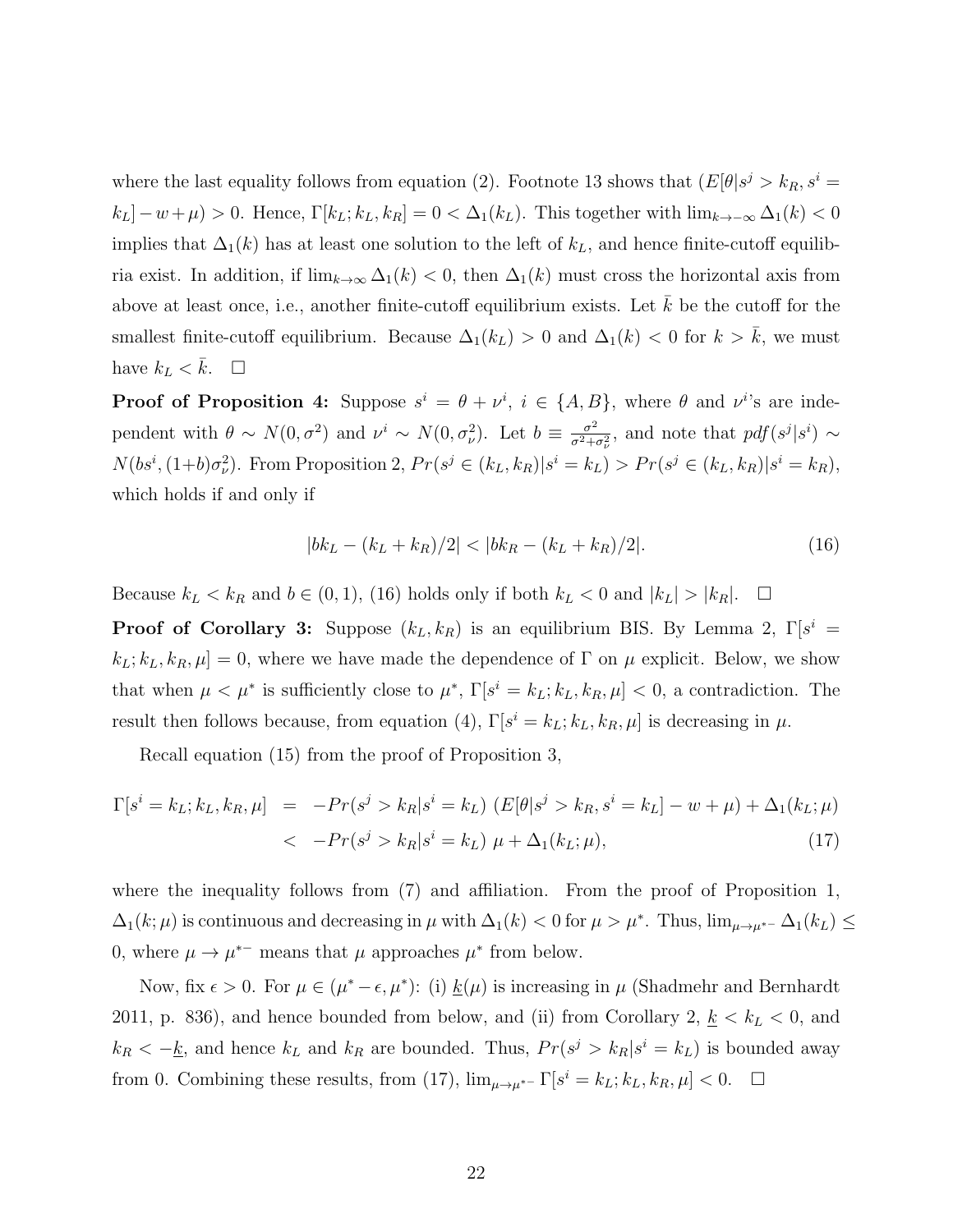### 5 References

An, Mark Yuying. 1998. "Logconcavity versus Logconvexity: A Complete Characterization." Journal of Economic Theory 80: 350-69.

Balbus, Lukasz, Kevin Reffett, and Lukasz Woźnyc. 2014. "A Constructive Study of Markov Equilibria in Stochastic Games with Strategic Complementarities." Journal of Economic Theory 150: 815-40.

Bueno de Mesquita, Ethan. 2014. "Regime Change and Equilibrium Multiplicity." Mimeo. Chassang, Sylvain, and Gerard Padró i Miquel. 2010. "Conflict and Deterrence Under Strategic Risk." Quarterly Journal of Economics 125: 1821-58.

Chen, Heng, and Wing Suen. 2015. "Aspiring for Change: A Theory of Middle Class Activism." The Economic Journal. Forthcoming.

De Castro, Luciano I. 2010. "Affiliation, Equilibrium Existence and Revenue Ranking of Auctions." Mimeo, Northwestern University.

Karlin, Samuel. 1968. Total Positivity, Volume I. Stanford, CA: Stanford University Press. Morris, Stephen, and Hyun Shin 2003. "Global Games: Theory and Application," in Advances in Economics and Econometrics, Theory and Applications, Eighth World Congress, Volume I, ed by Dewatripont, Hansen, & Turnovsky. New York: Cambridge University Press. Shadmehr, Mehdi, and Dan Bernhardt. 2011. "Collective Action with Uncertain Payoffs: Coordination, Public Signals and Punishment Dilemmas." American Political Science Review 105 (4): 829-51.

Shadmehr, Mehdi and Dan Bernhardt. 2015. "Coordination Games with Information Aggregation." Mimeo.

Van Zandt, Timothy, and Xavier Vives. 2007. "Monotone Equilibria in Bayesian Games of Strategic Complementarities." Journal of Economic Theory 134: 339-60.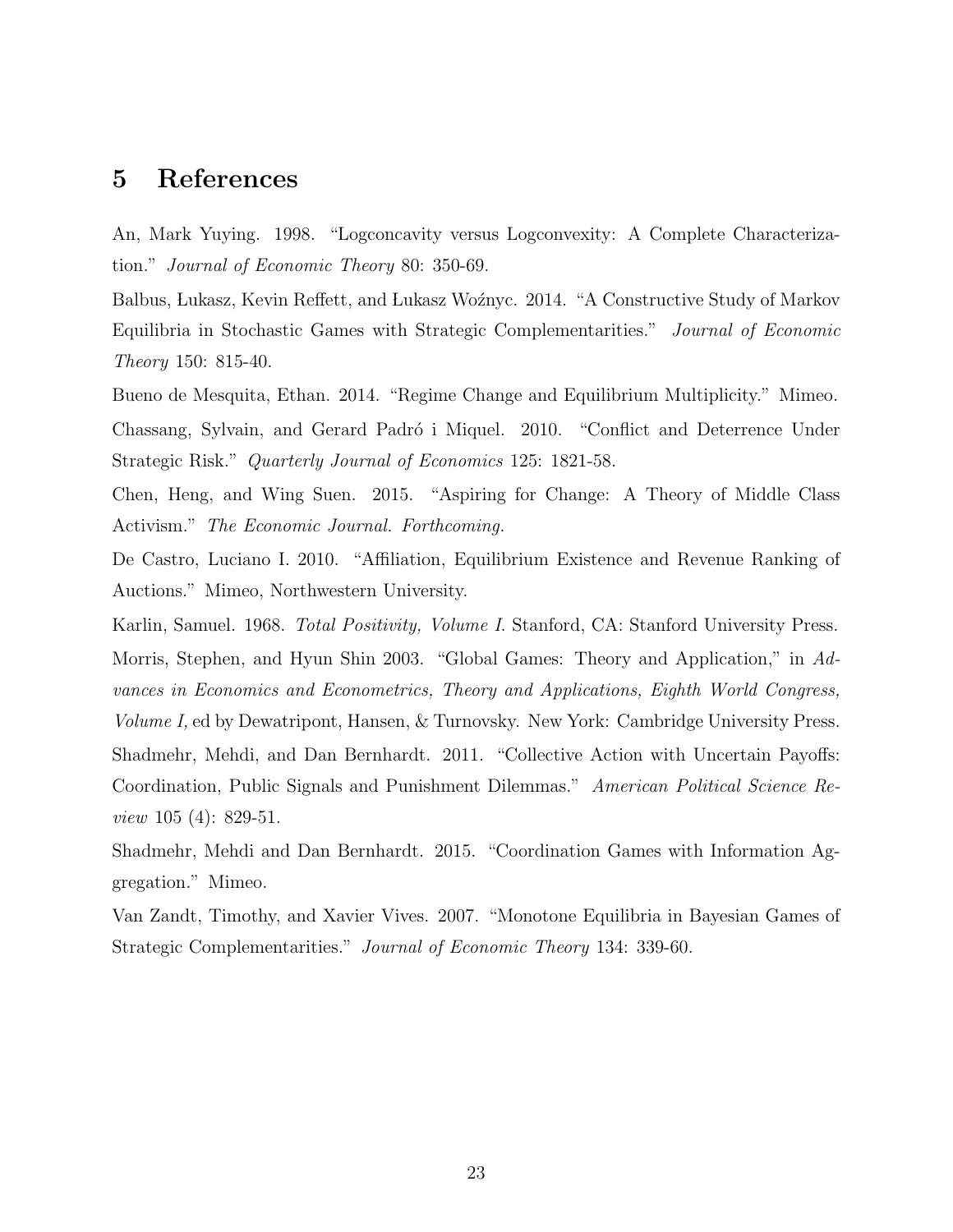# Online Appendix: Examples

First, we present examples of signal structures that satisfy our assumptions. Then, we provide sufficient conditions (for signal structures) under which  $\Delta_1(k)$  is single-peaked.

Additive Normal Distribution Signal Structure. Suppose that  $s^i = \theta + \nu^i$ , where  $\theta$ and  $\nu^i$  are independent normal random variables, with  $\theta \sim N(0, \sigma^2)$  and  $\nu^i \sim N(0, \sigma^2)$ . The analysis of Shadmehr and Bernhardt (2011) shows with signal structure A1 is satisfied and  $\Delta_1(k)$  is single-peaked. Here, we show that this signal structure also satisfies A2.

**Assumption A2.** Conditional normal distributions are  $TP_n$ ,  $n \in \mathbb{N}$  (Karlin 1968), and hence are  $TP_3$ . Moreover,  $\frac{dLn[Pr(k_L < s^i < k_R|\theta)]}{d\theta} = -\frac{1}{\sigma_i}$ σν  $\phi\left(\frac{k_R-\theta}{\sigma_{\nu}}\right)-\phi\left(\frac{k_L-\theta}{\sigma_{\nu}}\right)$  $\frac{\phi(-\sigma_{\nu})^{-\phi(-\sigma_{\nu})}}{\Phi(\frac{k_R-\theta}{\sigma_{\nu}})-\Phi(\frac{k_L-\theta}{\sigma_{\nu}})},$  which is decreasing in  $\theta$ , implying the logconcavity of  $Pr(k_L < s^i < k_R|\theta)$  in  $\theta$ . Finally, it is easy to see that, with the additive normal signal structure,  $\lim_{s^i \to \infty} E[\theta|s^j, s^i] f(s^j | s^i) = \lim_{s^i \to \infty} f(s^j | s^i) = 0$  for a given  $s^j$ .

**Additive Logistic Distribution Signal Structure.** Suppose that  $s^i = \theta + \nu^i$ , where  $\theta, \nu^i$ and  $\nu^{j}$  are iid according to the logistic distribution  $\frac{e^{-x}}{(1+e^{-x})^{2}}$ , where we have normalized the mean to zero without loss of generality and set the scale parameter to 1 to ease exposition. Because the logistic distribution is logconcave,  $\theta$ ,  $s^1$  and  $s^2$  are affiliated (de Castro 2010).

**Assumption A1 (a).** Direct calculations show that  $Pr(s^j > k | s^i)$  and  $E[\theta | s^j > k, s^i]$  both have closed-form expressions, and that this assumption holds.

Assumption A1 (b), and the Shape of  $\Delta_1(k)$ . We show that,  $\Delta_1(k)$  is single-peaked when  $w < 1 + \mu$ , and is strictly increasing when  $w > 1 + \mu$ . To calculate  $\Delta_1(k)$ , we condition the terms on  $\theta$ , and integrate over  $\theta$ .

$$
\Delta_1(k) = \int_{-\infty}^{\infty} (\theta - w + \mu) \ Pr(s^j > k | \theta) \ f(\theta | s^i = k) d\theta - \mu.
$$
 (18)

We have  $Pr(s^j > k | \theta) = \int_k^{\infty} f(s^j | \theta) ds^j = \frac{e^{\theta}}{e^k + 1}$  $\frac{e^{\theta}}{e^k+e^{\theta}}$ . Using Bayes rule,  $f(\theta|s^i=k) = \frac{f(s^i=k|\theta) f(\theta)}{\int_{-\infty}^{\infty} f(s^i=k|\theta) f(\theta)}$  $\frac{f(s^{\circ}=\kappa|\theta) f(\theta)}{\int_{-\infty}^{\infty} f(s^i=\kappa|\theta) f(\theta) d\theta}.$ Substituting these into equation (18), and integrating yields

$$
\Delta_1(k) = \frac{1}{4} \left( k^2 \frac{k + 2(\mu - w)}{4 - e^k (2 - k)^2 - k^2} + 3 \frac{k + 2(\mu - w)}{1 - e^k} + 2 \frac{1 - k - (\mu - w)}{2 - k} \right) - \mu. \tag{19}
$$

The limiting properties of  $\Delta_1(k)$  as  $k \to \pm \infty$  are revealing about its shape. We have

$$
\lim_{k \to -\infty} \Delta_1(k) = \lim_{k \to -\infty} \frac{1}{4}(-k + 3k + 2) - \mu = -\infty,
$$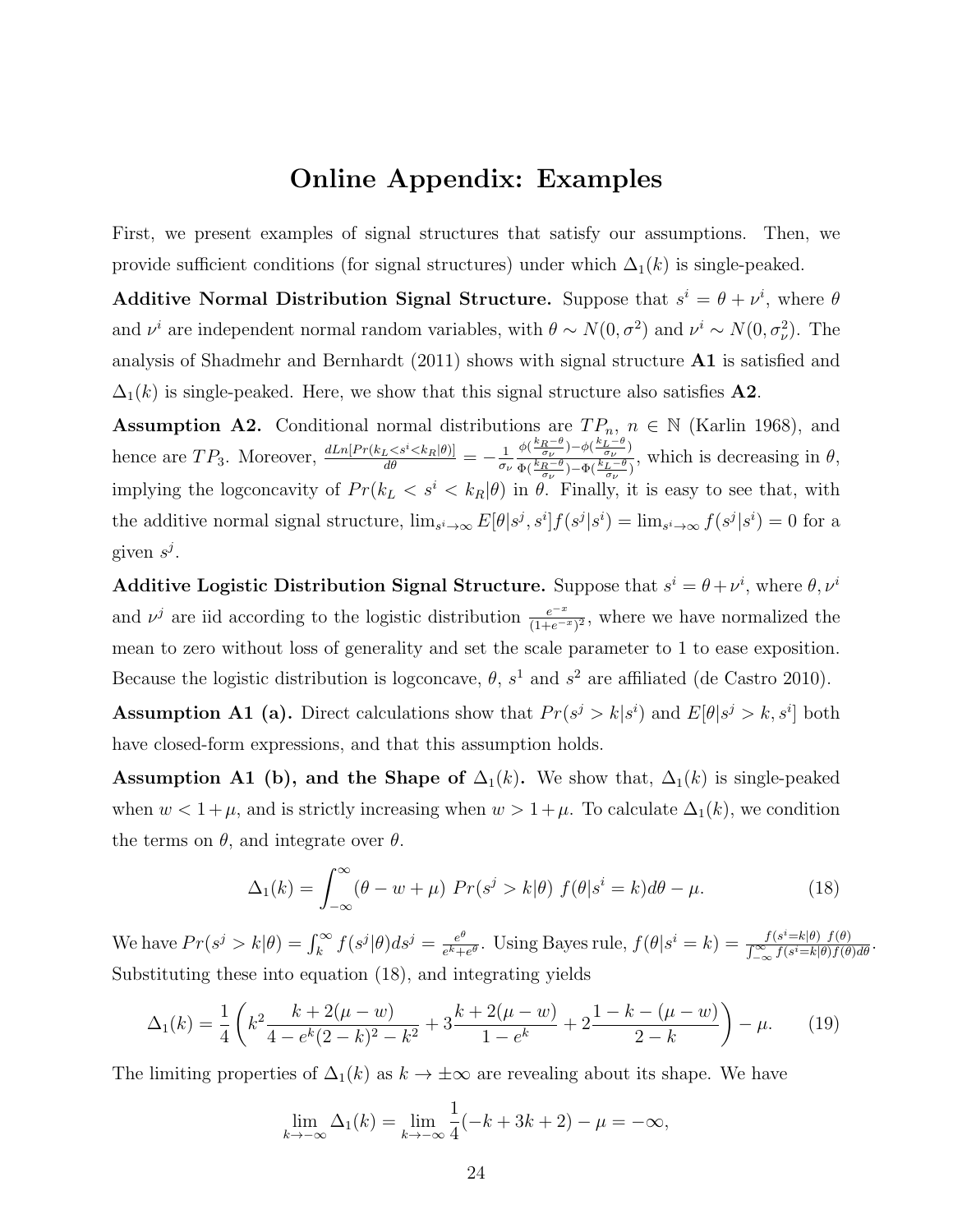and as k increases unboundedly, the first two terms go to zero, and

$$
\lim_{k \to \infty} \Delta_1(k) = \lim_{k \to \infty} \frac{1}{4} \left( 2 \frac{1 - k - (\mu - w)}{2 - k} \right) - \mu = \begin{cases} (\frac{1}{2} - \mu)^{-} & ; w \ge 1 + \mu \\ (\frac{1}{2} - \mu)^{+} & ; w < 1 + \mu, \end{cases}
$$

where  $(\frac{1}{2} - \mu)^{-}$  means that the function approaches its limit from below (it is increasing), and  $(\frac{1}{2} - \mu)^+$  means that the function approaches its limit from above (it is decreasing). To see this, suppose k is large enough, and differentiate  $\frac{a-k}{b-k}$  with respect to k to get  $\frac{a-b}{(b-k)^2}$ , which is negative if and only if  $a < b$ <sup>16</sup> Thus,  $\Delta_1(k)$  approaches  $1/2 - \mu$  from above if and only if  $1 - \mu + w < 2$ , i.e.,  $w < 1 + \mu$ . Because  $\lim_{k \to \infty} \Delta_1(k) = \frac{1}{2} - \mu$ , we have  $\lim_{k\to\infty} Pr(s^j > k | s^i = k) E[\theta | s^j > k, s^i = k] = \frac{1}{2}$ . Direct calculations show

$$
E[\theta|s^j > k, s^i = k] = -\frac{(1-k)e^{2k} + 2(k^2 - k - 1)e^k + (k^2 + 3k + 1)}{e^{2k} + 4(1-k)e^k - (2k + 5)},
$$

and hence  $\lim_{k\to-\infty} E[\theta] s^j > k, s^i = k] = -\infty$ . Therefore, **A1** (b), holds.

The asymptotic behavior of  $\Delta_1(k)$  means that when  $w \geq 1 + \mu$ ,  $\Delta_1(k)$  cannot be singlepeaked—it must either be monotone increasing, or it has at least one maximum and one minimum. From equation (19), note that  $\Delta_1(k)$  and  $4(\Delta_1(k) + \mu)$  have the same shape. Let  $\eta \equiv \mu - w$ , so that  $w \ge 1 + \mu$  corresponds to  $\eta \le -1$ , and  $w < 1 + \mu$  corresponds to  $\eta > -1$ . From equation (19),

$$
\Omega(k,\eta) \equiv 4(\Delta_1(k;\eta) + \mu) = k^2 \frac{k+2\eta}{4 - e^k(2-k)^2 - k^2} + 3\frac{k+2\eta}{1 - e^k} + 2\frac{1-k-\eta}{2-k},\tag{20}
$$

where we make the dependency of  $\Delta_1(k)$  on  $\eta$  explicit. Plotting  $\Omega(k, \eta)$  in  $(k, \eta)$  space reveals that  $\Delta_1(k)$  is monotone increasing when  $\eta \leq -1$  (i.e., when  $w \geq 1 + \mu$ ), and that it is single-peaked when  $\eta > -1$  (i.e., when  $w < 1 + \mu$ ).

**Assumption A2.** A function  $f(s^i|\theta)$  is  $TP_3$  when  $s^i$  and  $\theta$  are affiliated  $(TP_2)$ , and the associated determinant is non-negative for  $m = n = 3$ . With an additive logistic signal structure, direct calculations show that this determinant is  $24 \frac{e^{6(s+\theta)}}{(e^s+\theta)^3}$  $\frac{e^{\mathfrak{S}(s+v)}}{(e^s+e^{\theta})^{12}} > 0$ . Moreover,  $\frac{dLn[Pr(k_L < s^i < k_R|\theta)]}{d\theta} = \frac{e^{(k_R+k_L)}-e^{2\theta}}{(e^{k_L}+e^{\theta})(e^{k_R}+e^{\theta})}$  $\frac{e^{(k_R+k_L)}-e^{2\theta}}{(e^{k_L}+e^{\theta})(e^{k_R}+e^{\theta})}$  decreases in  $\theta$ , so  $Pr(k_L < s^i < k_R|\theta)$  is logconcave in  $\theta$ . Direct calculations show that  $\lim_{s^i\to\infty} E[\theta|s^j, s^i] f(s^j|s^i) = \lim_{s^i\to\infty} f(s^j|s^i) = 0$  for a given  $s^j$ . Sufficient Conditions for  $\Delta_1(k)$  to be Either Single-peaked or Strictly Increasing. Suppose  $Pr(s^j > k | s^i = k)$  is decreasing in k,  $Pr(s^j > k | s^i = k)$  is logconcave in k, and

<sup>&</sup>lt;sup>16</sup>One can also show that  $\lim_{k\to\infty} \Delta_1(k) = (\frac{1}{2} - \mu)^{-1}$  when  $w = 1 + \mu$ .